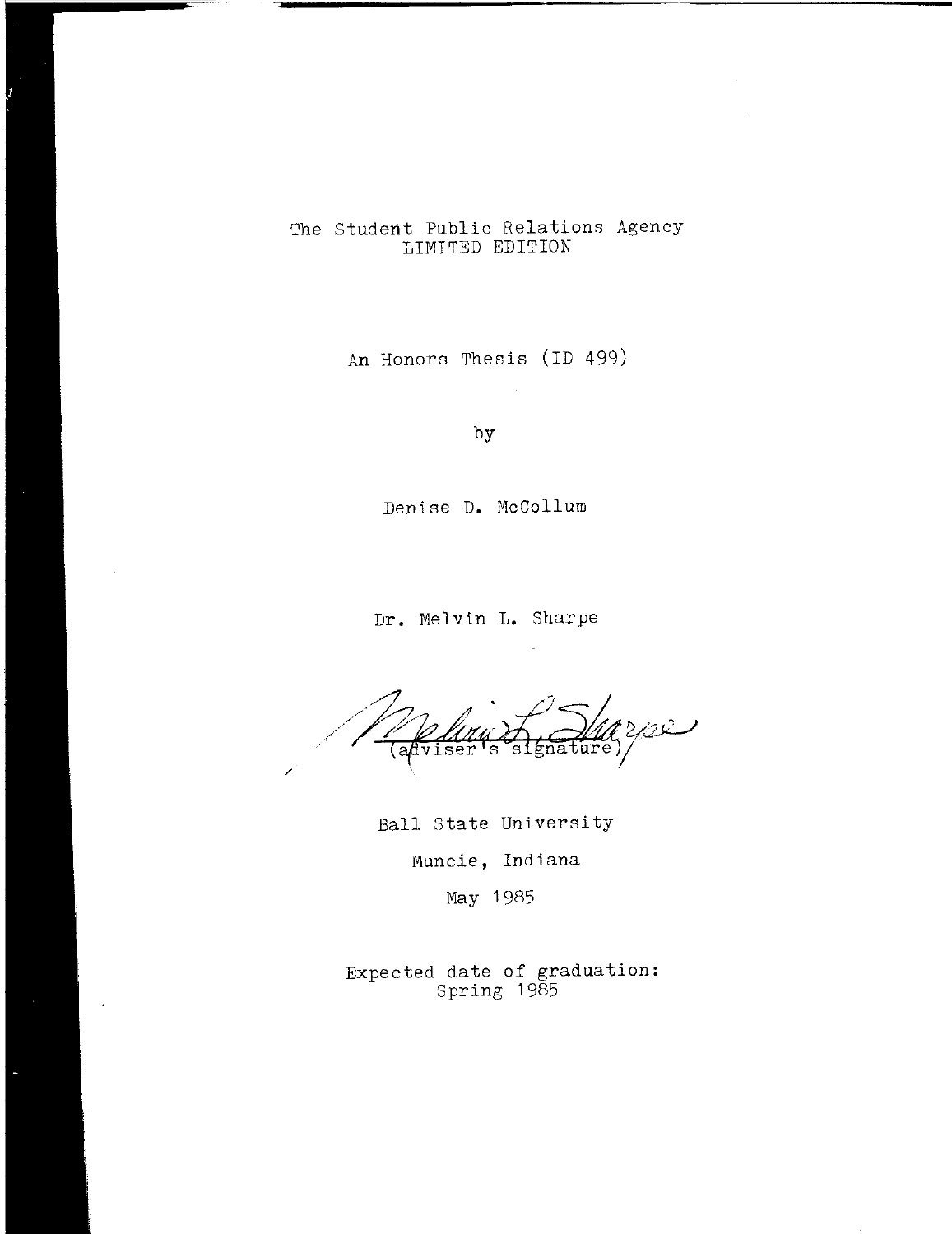THESIS STATEMENT

**.**  $\overline{a}$ 

 $\pm$  :

The student agency is a valuable asset to the public relations and advertising students. The purpose of this thesis is to explain why Ball State University's student agency, Limited Edition, exists and how it can be improved to best benefit the staff members.

 $\mathbb{Z}_p\Lambda_\sigma(\cdot$  $\sim$   $h$  CS13.  $\partial$  $\mathcal{D}(\mathcal{G}) \subseteq$ 

 $\mathbb{Z}^{|\mathcal{G}|}$ 

 $19.55$ 

 $1^{M3}$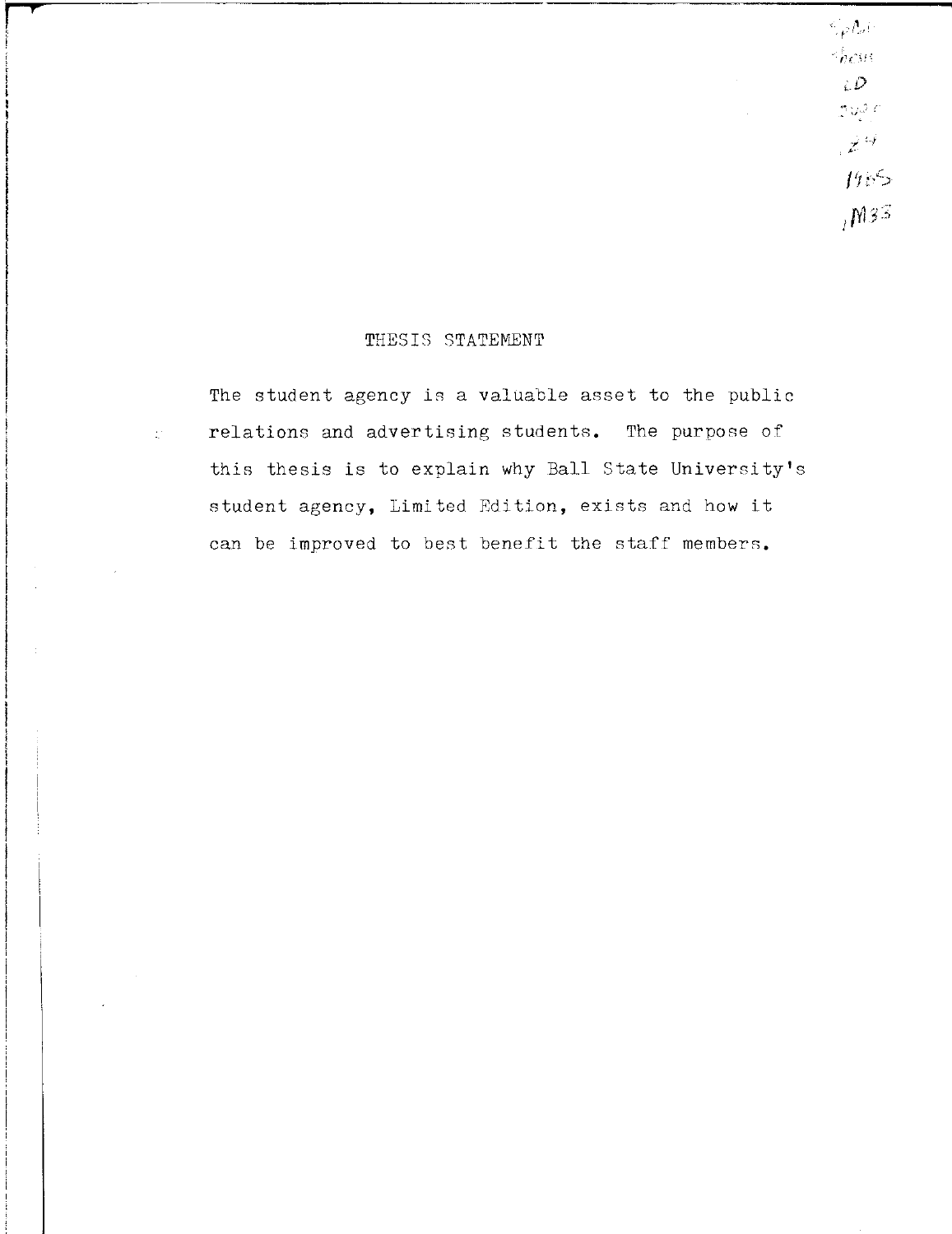### The Student Agency LIMITED EDITION

- **I.** Public Relations Professionals Speak
	- A. The need for skills development<br>B. The need for practical experience
	- B. The need for practical experience<br>C. The student agency's usefullness The student agency's usefullness
- II. Limited Edition<br>A. Description

**r** *T* 

- **A.** Description
- 
- B. History<br>C. Objectiv **C.** Objectives
- III. Structure of Limited Edition<br>A. Organizational chart **A.** Organizational chart **B.** Job descriptions
	- IV. Inside the agency<br>A. Evaluating hov
		- **A.** Evaluating how the agency has/has not achieved its objectives
		- B. What the staff learn<br>C. Activities of the sta
		- **C.** Activities of the staff
		- Agency experience aiding in education, obtaining internships and jobs
	- V. Agency's shortcomings<br>A. The problems of L **A.** The problems of **L.E.** and staff **B.** Solutions to the problems
- VI. The future of the student-run agency<br>A. Re-evalutation **A.** Re-evalutation **B.** Action
- VII. Conclusion<br>A. Summary
	- **A.** Summary
	- **B.** Faculty adviser speaks
- VIII. Bibliography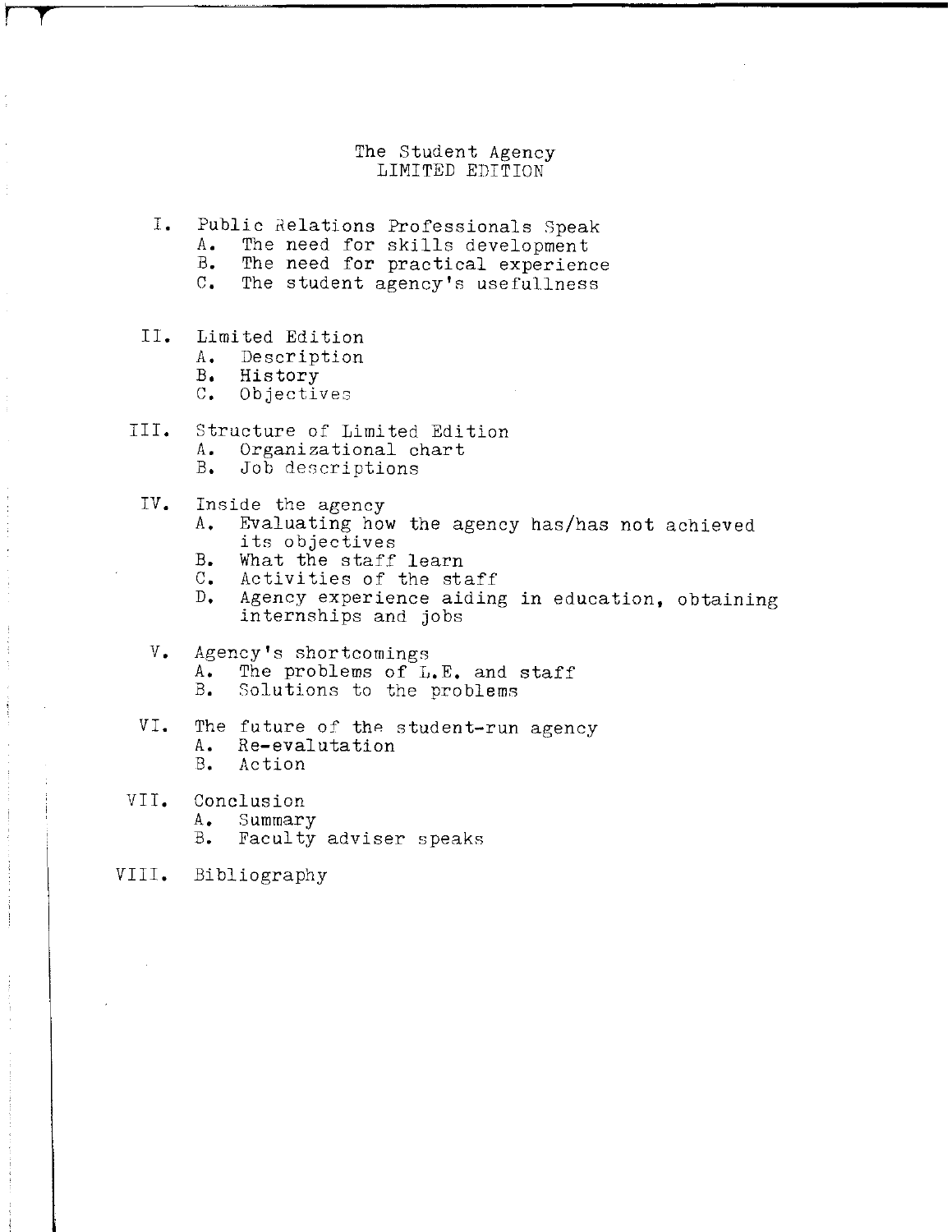"In 1980 Public Relations education continued its trend toward a more theoretical approach, but with greater emphasis on developing skills and techniques through projects; active participation of a growing number of PRSSA chapters and their studentrun agencies; Pro-am, pairing student with practitioner; and a greater availability of internships." (Public Relations Review, Spring 1984, p.18).

**t** 

Developing skills and techniques and getting hands-on experience are the two keys to landing a first public relations job. Professionals and professors alike will tell any student that.

Betsy Ann Plank, APR, assistant vice president, corporate programming and planning, Illinois Bell Telephone Co. and a past national president for PRSA, said, "I find the weakness in those (students) who haven 't bothered to study and practice for the field. Take every opportunity for internships. When they are sparse, do volunteer work in communications. That can be the critical difference for you in the massive and keen competition for entry-level jobs." (Communication World, Sept. 1984, p. 38-39).

And Myra L. Kruger, ABC, regional communications manager, Towers, Perrin, Forster, & Crosby, Chicago and chairman IABC, added, "I see the biggest weaknesses of entry-level persons in public relations are the lack of business knowledge, finance and economic training and general management skills. Students meed to supplement their education with practical experience before entering the field. Do internships, freelance, anything to get that experience." (Ibid).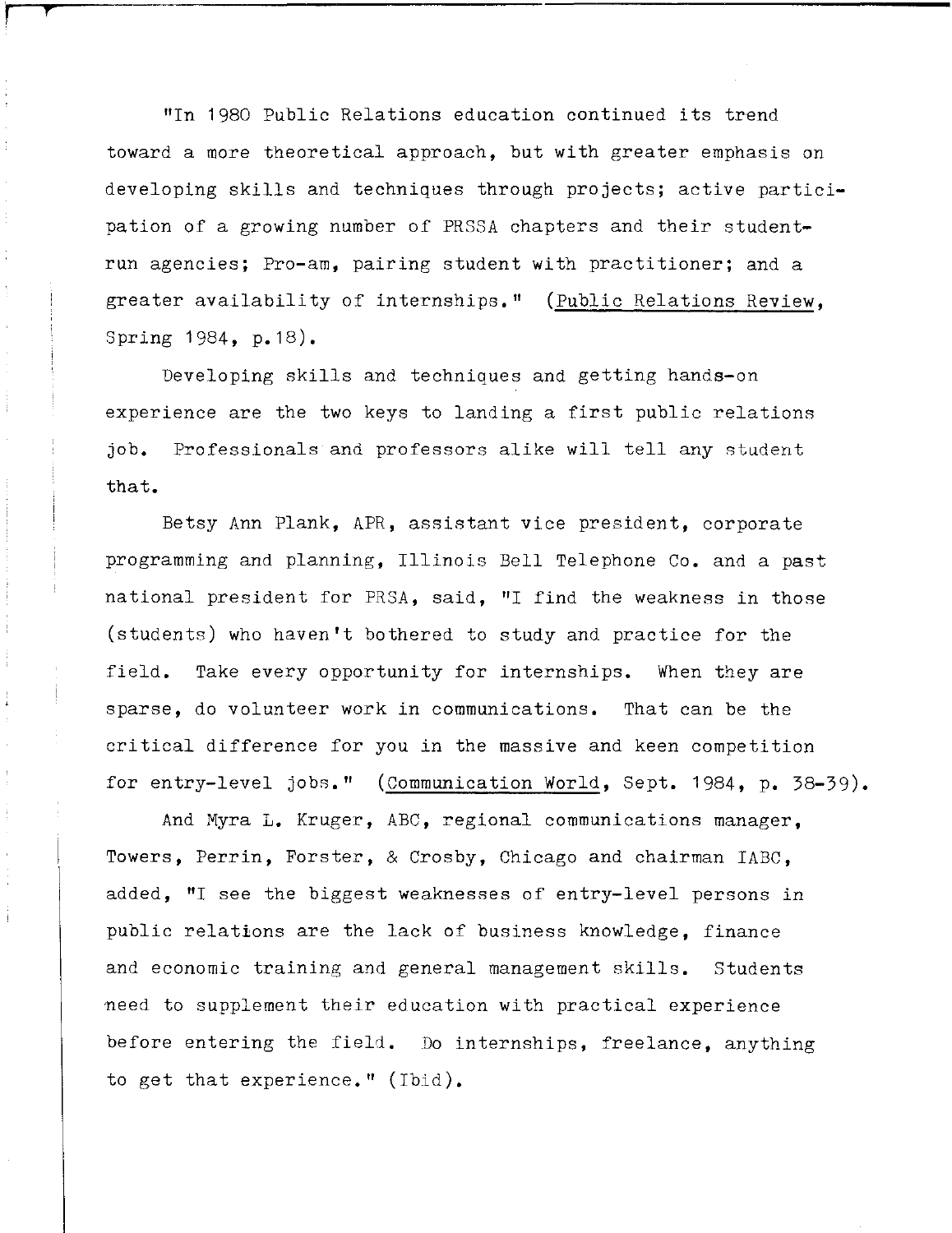Barbara **W.** Hunter, APR, president, Dudley-Anderson-Yutzy Public Relations, Inc., New York and national president of PRSA. said, "Gain as much practical experience as possible along the way."  $(1)$ .

r **t'** 

Gaining that experience at school can be difficult, but at Ball State University public relations students have the opportunity to work in Limited Edition.

Limited Edition is one of few student-operated public relations and advertising agencies in the nation. The agency exists as a special project of PRaxis, Ball state's umbrella organization for its chapters of the International Association of Business Communicators (IABC) and the Public Relations Student Society of America (PRSSA).

In the past few years the agency has grown away from PRaxis into an identity of its own. And now many members of Limited Edition are not members of PRaxis. The agency was originally established to provide PRaxis members with practical public relations and advertising experience and give these staff members a better picture of the skills needed for careers in these fields.

But opening the agency to all interested and qualified students has helped the agency to attract people that will contribute to the success of the agency. This has also helped the agency to grow to as many as 50 staff members. at one time.

This is also a change from the original concept of Limited Edition. The name was chosen because it suggested only a limited number of students were chosen to serve in the agency on the basis of their intelligence, talent and ambition.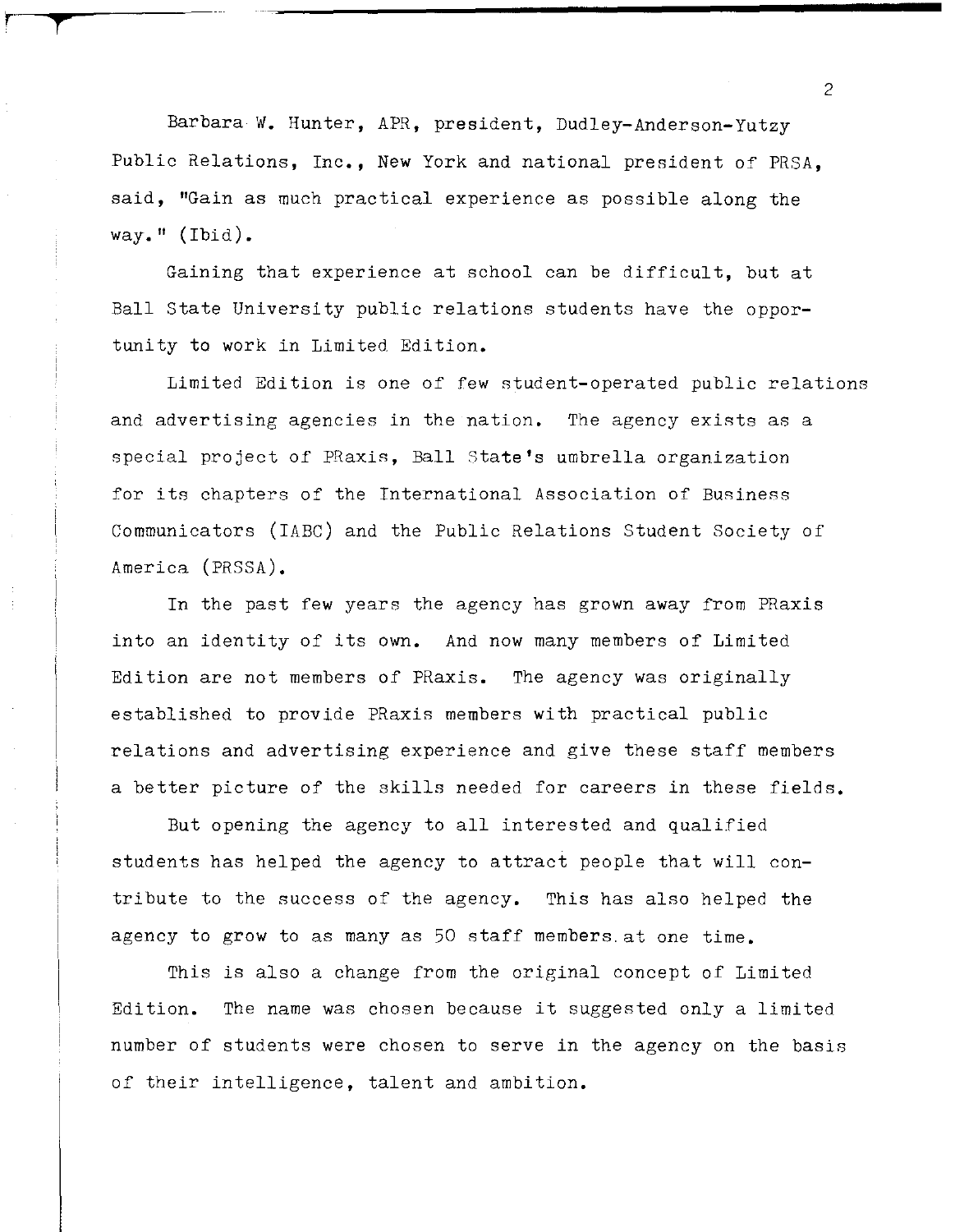In the spring of 1976 Limited Edition was formed. Several students in public relations had expressed an interest in forming a student agency so they could receive the practical experience that could not be gained in the classroom. They found several not-for-profit organizations that would be willing to pay a fee for students to do public relations work for them.

**'"T** 

Î.

The agency's facilities have improved tremendously over the years. The first location was one half of a basement in one of the university's old houses on Talley Street. The first staff, three unpaid students, weathered the basement that flooded when it rained, the lack of a phone, and using an old chest of drawers for a file cabinet. They made do because they knew what they were doing was important to their future and the future of many students to come.

In 1977 the agency moved to an office in the Journalism Department when the house was torn down. In 1978 they were moved into a production office. The director of the agency became a paid staff member in 1979. And in 1980 the agency expanded to include advertising and five paid staff members: Executive Director, Public Relations/Personnel Director, Advertising Director, Creative Director, and Staff Accountant.

From year to year since 1980, the number of paid staff has changed. For two years there were two Public Relations Directors, and this past year and for next year no Creative Director was chosen. It depends on how many qualified students apply for the positions and the money available for scholarships for directors.

\* \* \* \* \* \* \* \* \* \* \* \* \* \* \*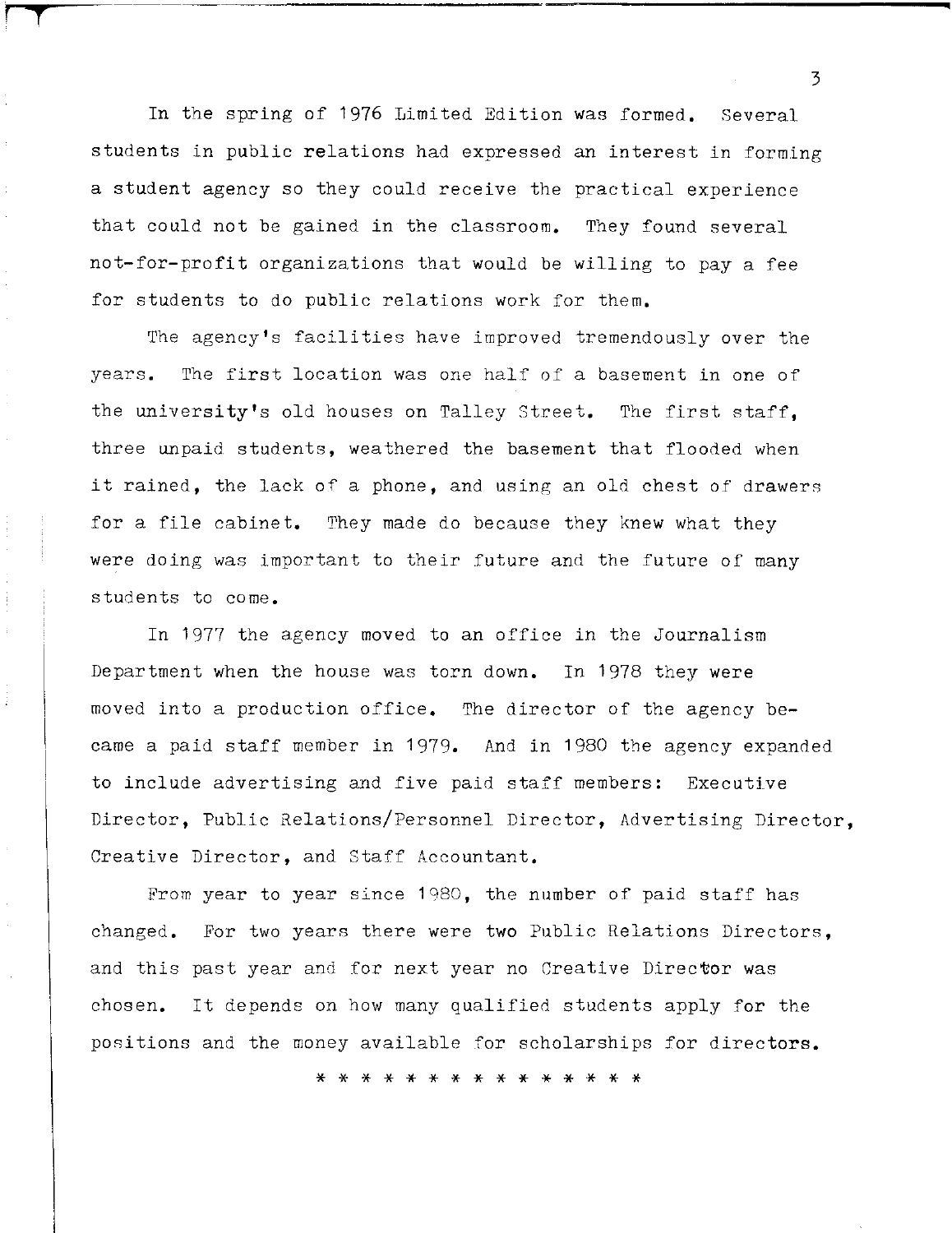Limited Edition benefits both the student members and the clients. This is accomplished through the following list of Agency objectives:

## 1) To provide out-of-classroom educational experience for students.

2) To meet the needs of the client.

**T** 

ţ

- 3) To operate from September to May.
- 4) To provide orientation and workshops for staff members.
- 5) To have goals and objectives reviewed yearly for the agency and each client.
- 6) To raise money through client fees for the Public Relations scholarship fund.
- 7) To provide visits to professional operations (i.e. printing operations and advertising agencies).

\* \* \* \* \* \* \* \* \* \* \* \* \* \* \* \*

The organizational chart of the agency

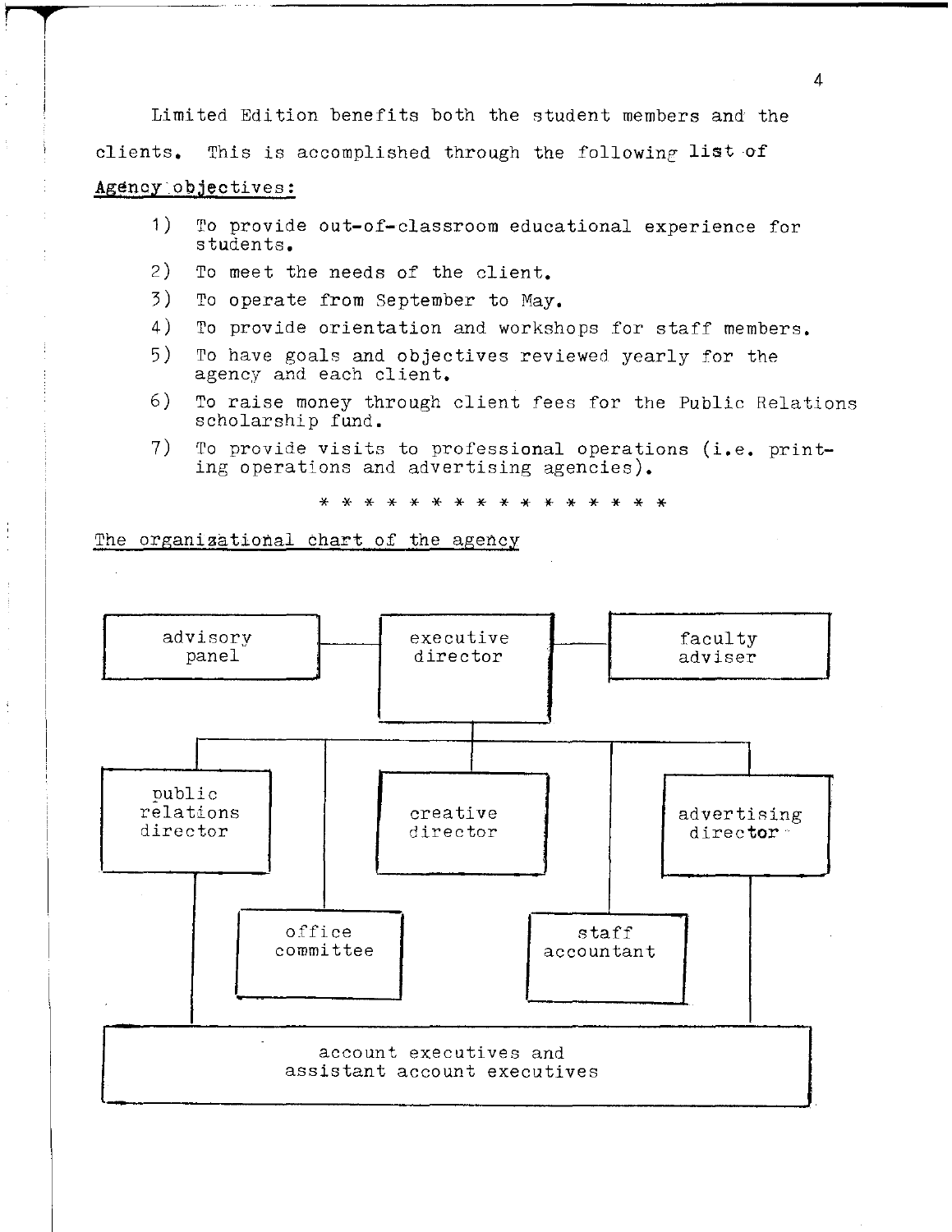Each position in Limited Edition has specific job requirements, but in addition, directors and account executives have the opportunity to develop their abilities in:

- 1) supervising others harmoniously and effectively;
- 2) communicating effectively horizontally and vertically in an organizational structure (see chart, **p.** 4);
- 3) organizing work activities;
- 4) planning effectively;
- 5) establishing sound priorities;
- 6) learning to accept the responsibility for mistakes without passing the buck;
- 7) providing themselves with continual self-evaluation;
- 8) learning to accept criticism and to learn from it and from their own mistakes. (Educational Ojectives of Stu-

dent Agencies, **p.** 2).

## Job descriptions

The EXECUTIVE DIRECTOR is responsible for the overall programs and direction, for following and updating long-term goals and objectives, and for providing educational programs as needed to update and improve staff skills. The other directors assist with this function.

This director also makes contacts or assigns contacts to obtain clients. Recruitment of clients should be planned with an eye to the types of services the agency needs in order to allow students a wide variety of skill opportunities.

Other responsibilities are to conduct weekly executive meetings with the directors and financial consultant to learn the progress of accounts and to discuss agency direction, problems, and its future; to make monthly visits with clients to determine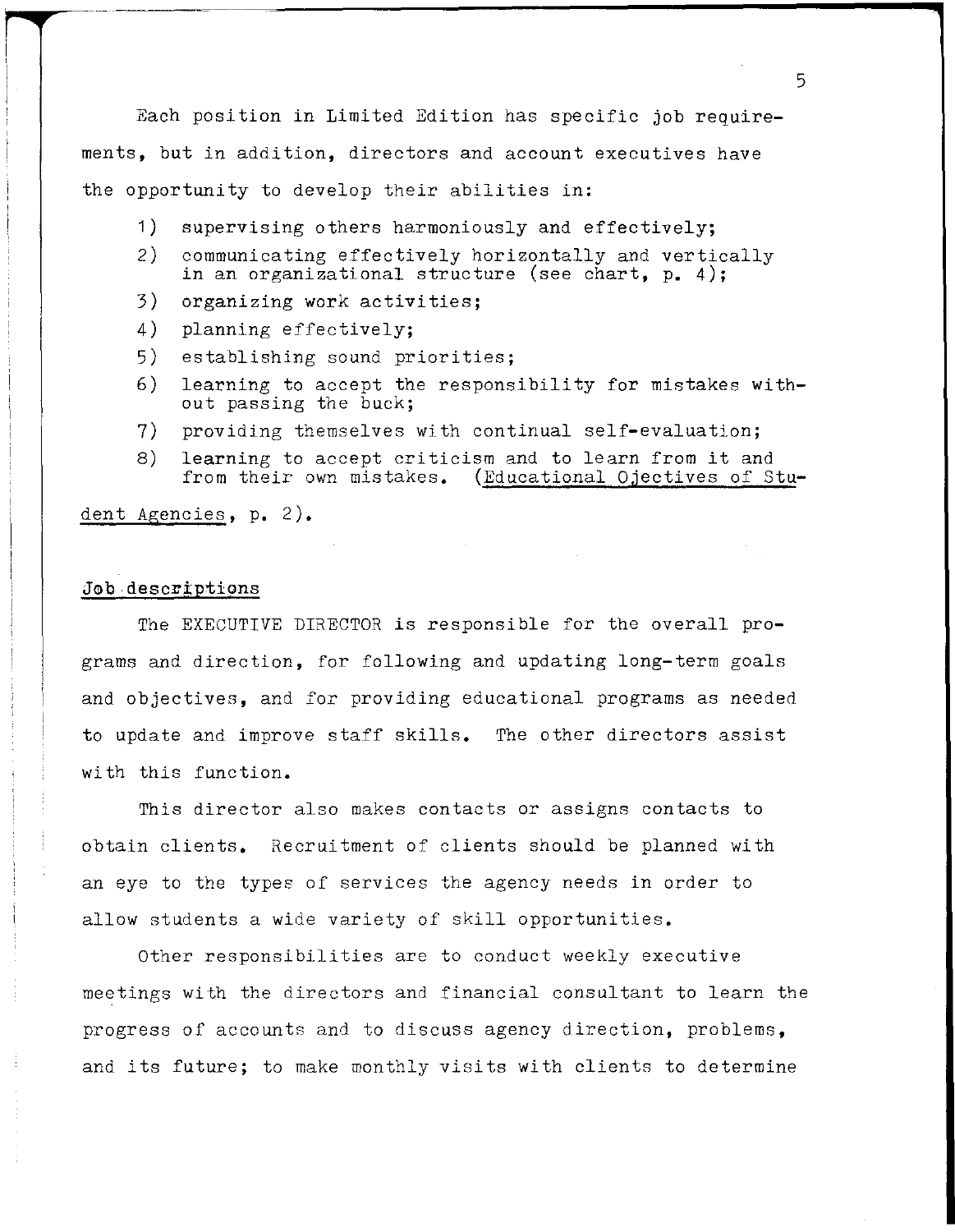whether the agency is meeting client goals; and to be responsible for the financial operations of the agency with the advice of the staff accountant.

The Executive Director should hold monthly meetings with agency staff members in order to provide general information about the agency and to provide brief educational programs about current problems or general knowledge (goal setting, budget presentation and preparation, market research, media usage, etc.).

Assigning accounts each spring and fall to account executives, developing specific goals and objectives for the position, and guiding the executive committee in the formulation and production of an agency brochure, annual report, slide show, and new client presentations are also part of the Executive Director's job.

 $\mathop{!}\! \cdot$ 

ł

The responsibilities of the PUBLIC RELATIONS/PERSONNEL DIRECTOR: All accounts which are primarily public relations in nature will be assigned to this director. He or she is responsible for informal weekly meetings with Account Executives to determine account progress and surface potential problems and for presenting at each weekly executive meeting pertinent information on the progress and problems of each account. He or she offers advice and direction as needed for each Account Executive. If unable to provide help, he or she should assist the Account Executive in finding where to obtain this help.

Responsibility for the quarterly and yearly update of the budget for all accounts falls under this position. He or she presents the budget update to the Executive Director and Staff Accountant at the beginning of each quarter.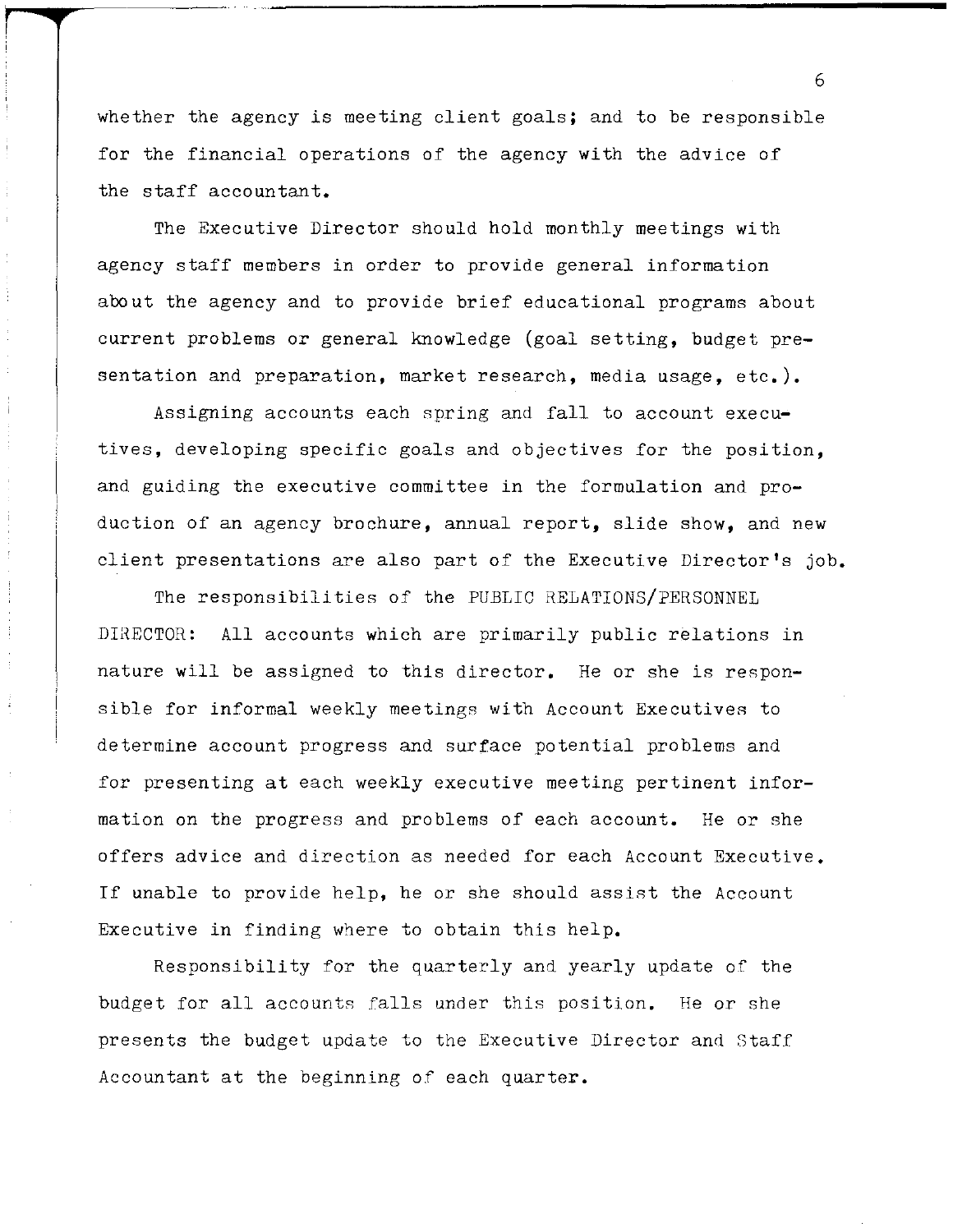other requirements include working on special projects as assigned by the Executive Director, developing specific goals and objectives for the job at the beginning of the year, and developing and collecting of goals and objectives and timetables with Account Executives for each client during the specified campaign length.

The Public Relations Director must also inform the Executive Director of the status of the accounts before monthly client visitations.

PERSONNEL responsibilities include preparing and sending releases on all staff to hometown newspapers upon their joining the agency and agency recognition of outstanding staff members.

He or she oversees and coordinates the Limited Edition newsletter that functions as an internal communications device among the staff, sends the agency newsletter to clients, potential clients, and others interested in the agency.

The Public Relations Director coordinates the Account Assistants and additional staff as a unit, promoting their importance and providing additional training in skills not required through accounts and makes sure examples of all work completed for clients are secured for the agency's permanent files.

The ADVERTISING DIRECTOR is responsible for making contacts or assigning contacts to obtain advertising clients. Recruitment of clients should be planned with an eye on the types of services the agency needs.

All accounts primarily advertising in nature will be assigned to the Advertising Director. He or she is responsible for

7

**..**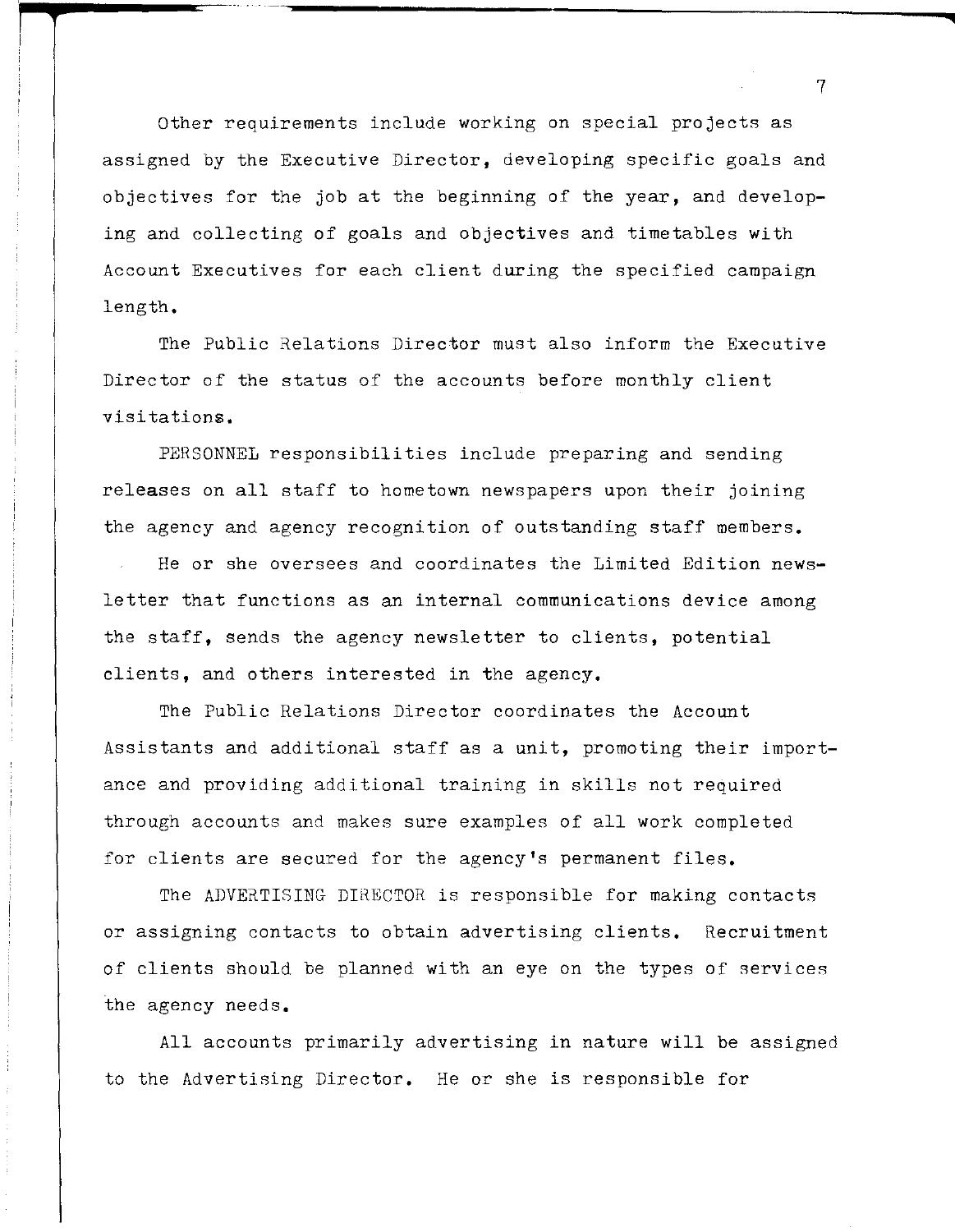informal meetings with Account Executives to determine account progress and surface potential problems for each account.

The Advertising Director offers advice and direction as needed for each account executive, and if unable to provide help, assists the Account Executive in finding where to obtain this help. Also responsibility for the yearly and quarterly update of the budget for all advertising accounts belongs to this director. He or she presents to the Executive Director and Staff Accountant at the beginning of each quarter this information.

He or she works on special projects as assigned by the agency director, develops specific goals and objectives for the job at the beginning of the year, and assists the advertising Account Executives in developing advertising ideas, ads, and advertising campaigns. The Advertising Director suggests ideas for advertising in the public relations accounts and assists public relations Account Executives with advertising problems.

The CREATIVE DIRECTOR is someone who is knowledgable of production mechanics, typesetting, photography utilization, special events communications tools, print shop necessities and office supplies so all accounts can continue to work efficiently.

The Creative Director should heighten the overall impact of the account communication tools and consult with all the Account Executives so that an effective message is produced which will satisfy the needs of that client.

Personnel under the Creative Director will be involved in designing and refining logos, creating new formats for existing communication tools, maintain current photo and slide files, coordinate the visual needs for agency presentations, advise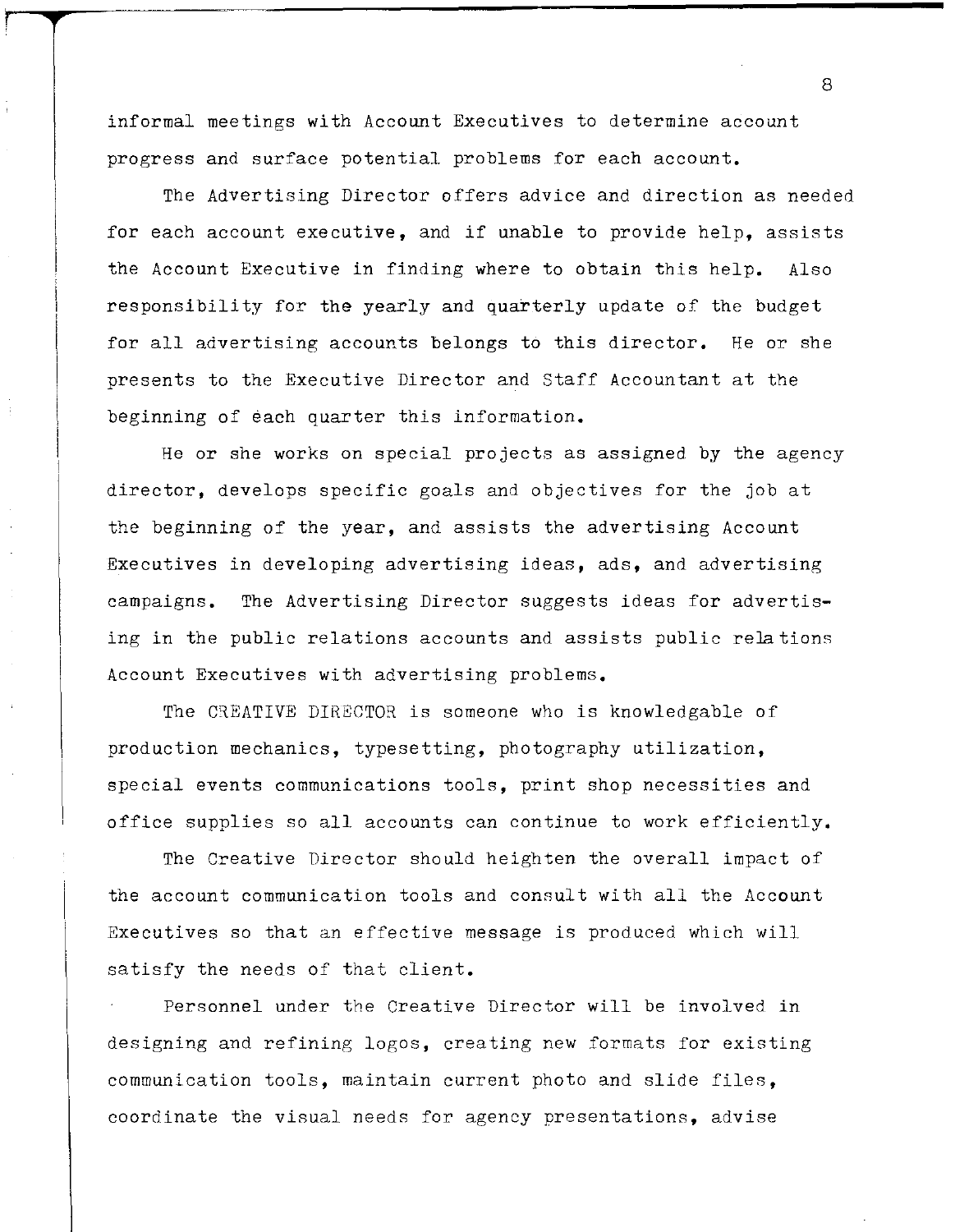accounts about type specificati ons, paper and color, create a unifying element or theme throughout account projects so that the message might be more coherent, and research specialty communications tools for special events planning.

 $\pm$ 

 $\bar{t}$ 

 $\frac{1}{3}$ 

ŧ

 $\ddot{\cdot}$ 

Specifics include: (1) All typesetting and production done by the Daily News Production must be handled between the Creative Director and the Production Department. (2) All typesetting must be approved by the Creative Director and/or one of the directors. (3) All graphics assignments will be turned into the Creative Director and he or she will in turn appoint the appropriate personnel to accomplish the task.

The STAFF ACCOUNTANT will establish monthly and annual budget formats for the agency, devise a reporting system for spending within each account, and will develop the cash analysis flow. He or she is responsible for analyzing the cash flow and budget each quarter and analyzing account expenses in relation to income to determine if fees are high enough or if the educational value from the account justifies a low financial return.

Establishing charge accounts with creditors of the Executive Director's choice, making all deposits to the Bursar's office, writing all checks and processing them through proper channels, and keeping university cash records and general journal records are all part of the Accountant's job.

Re must also make a monthly balance sheet and income statement and send out all monthly billings.on the first day of the following month.

The PUBLIC RELATIONS ACCOUNT EXECUTIVE is responsible for coordinating all activities relating to the account and personal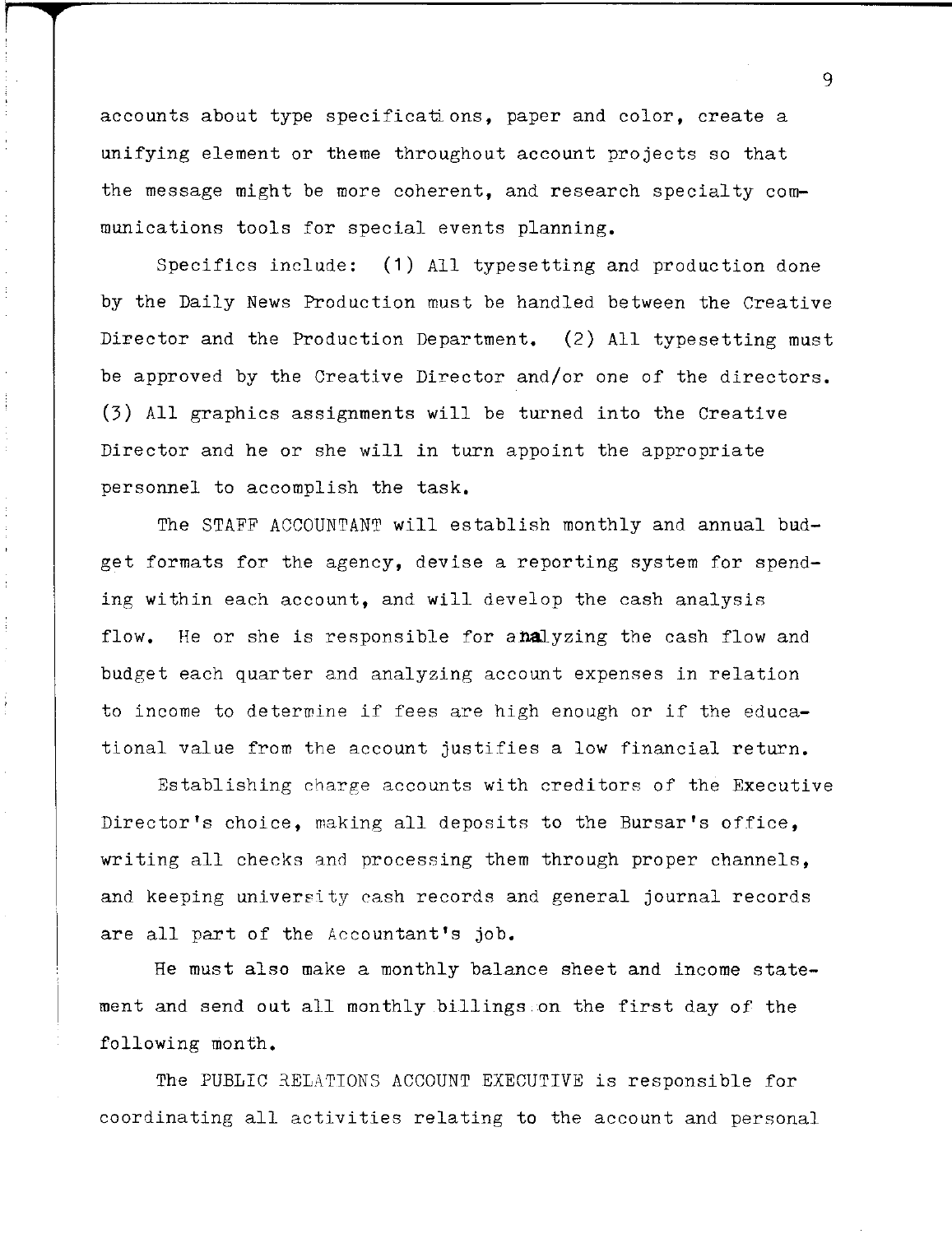contact with the client. With the help of the Public Relations Director, he or she should develop long-range goals, strategy, budget, assignments and timetables for the account.

Provide weekly updates of the account to respective director, as needed consult specialists for advice in specific problems, present monthly budget and report statements to the director, turn in monthly expenses, and bring all creative assignments to the Creative Director for authorization of project ideas and for quality control measures are all part of the Account Executive's responsibilities.

The ADVERTISING ACCOUNT EXECUTIVE is responsible for working with advertising clients in developing advertising campaigns and advertising designs, for providing a weekly update of account status to the Advertising Director, for presenting advertising timetables to the client and Advertising Director, and is responsible for submitting all materials prepared for the client into the agency files.

The ADVISORY PANEL consists of professional counselors, faculty and professionals used by the agency personnel during the year for special advice needed for individual projects. The panel will consist of members from the areas noted: market **re**search, advertising, public relations, fundraising, media, audio visuals, photography, finance, and management.

These professionals will be asked by the Faculty Advisers to serve on the panel for one year with no pay. Selection will be in April of each year. The panel members will be approached only by a member of the Executive Committee after it has been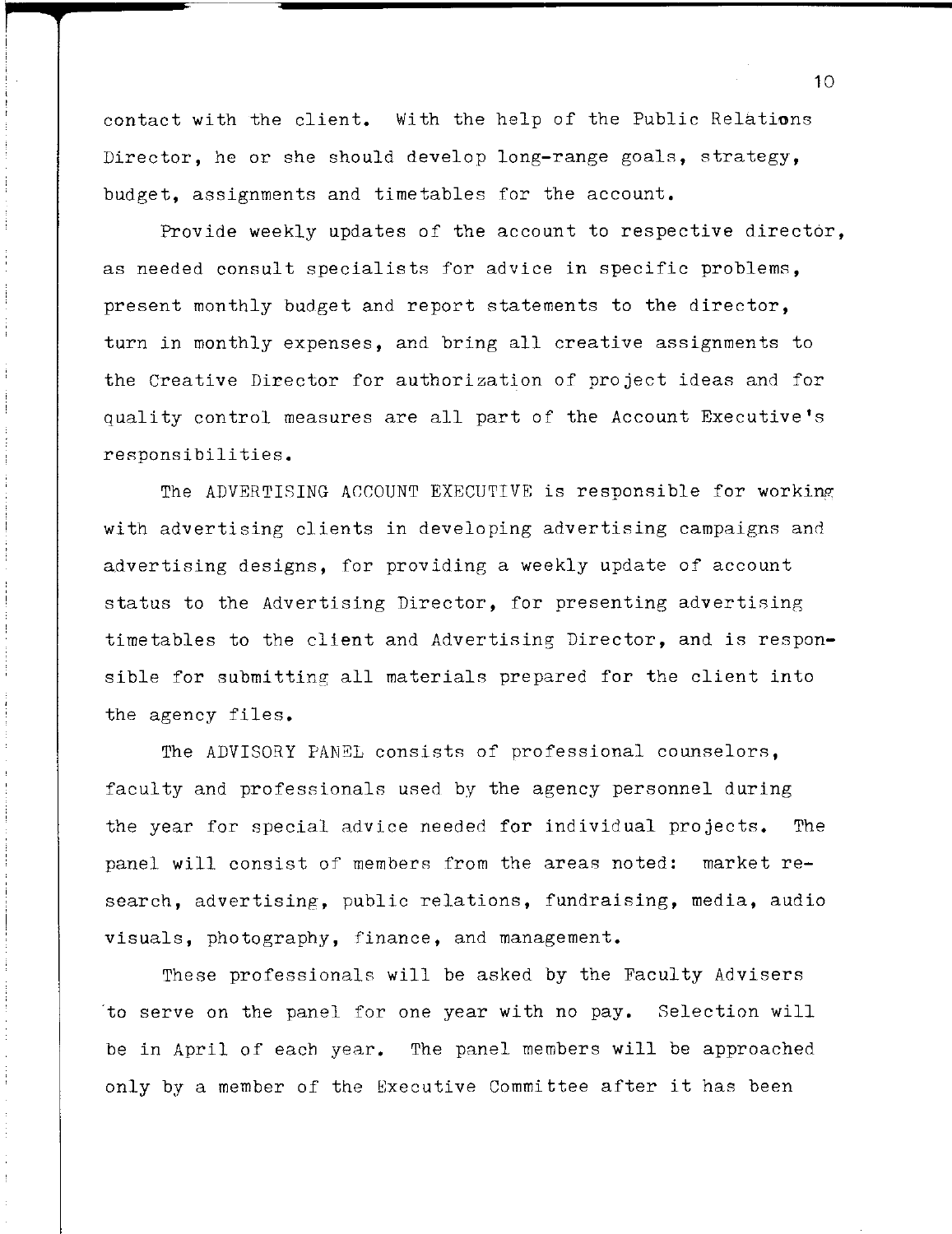determined that advice is needed and the panel members will be utilized for continuing education programs such as workshops and staff meetings.

The FACULTY ADVISERS will advise and assist the Limited Edition Executive Committee, provide continuity, aid with the development of goals and objectives, advise students in seeking and developing new clients, and meet regularly with the Executive Director in an advisory capacity.

They will also serve on the Selection Committee and Executive Committee, arrange for members of the Executive Committee to visit advertising and public relations agencies to better understand their operations, and select the Advisory Panel. Evaluating objectives

In order to accomplish the agency's objectives, all the staff members, the advisory panel, and the faculty advisers must work together and do their share. Following is a summation of Limited Edition's objectives and how the agency has/has not met these objectives:

(1) To provide out of classroom experience for students. This objective has been met, only because any practical experience outside the classroom is good for the student. Only so much can be taught in class; and these things must be practiced. Some experience, such as client relationships with a staff member and business etiquette, cannot be taught in class. These must be gained through actual doing. The agency provides both practice for class-learned skills and the opportunity to learn other valuable skills.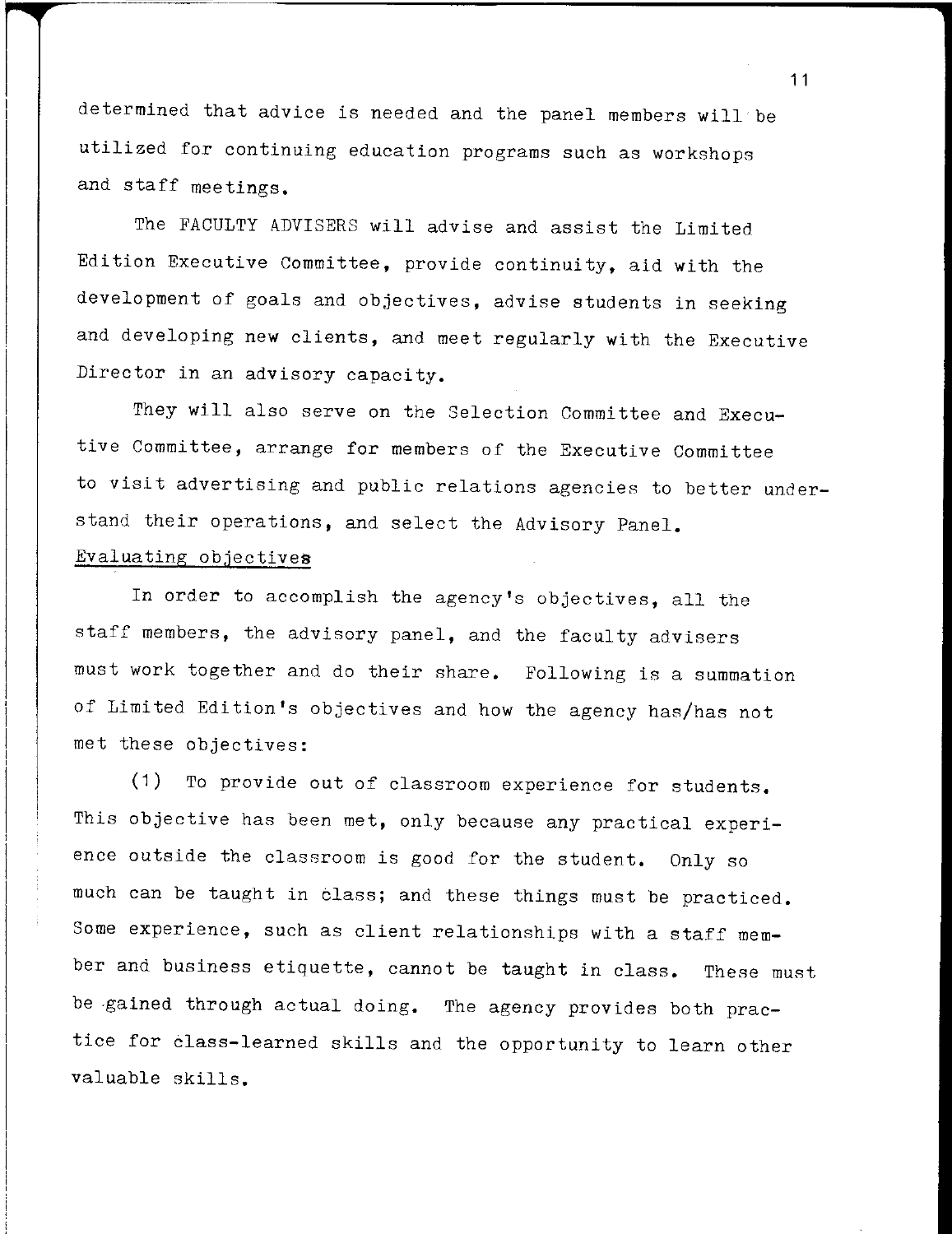(2) To meet the needs of the client. This objective has not been completely fulfilled in some cases. Many Account Executives fail to research the client and find out his needs and how the agency can best serve the client. The Account Executive does just the minimum the client wants done--a newsletter, a brochure, or letterhead. The work is being done and done well, but a total campaign is not. The client's organization or product is not being promoted or advertised to the fullest. The potential is not reached. It is up to the Account Executive, the expert in this case, to see that all resources possible are tapped for the client. It hurts both in the long run.

 $\mathfrak i$ 

Ť,  $\frac{1}{2}$ 

 $\begin{array}{c} 1 \\ 1 \\ 1 \end{array}$ 

 $\epsilon$ 

 $\frac{1}{2}$ 

(3) To operate from September to May. It would be better for many clients to have year-around service. Some clients struggle putting their newsletters together in the summer, and others are rushed to get the summer publication done before classes end. If some staff were attending summer sessions or lived in the area, it would be feasible to provide limited services to the clients that needed them. The Daily News publishes during the summer, so it would be viable for the agency to do so, too. This would give some staff director experience, help get the agency ready for fall, and benefit the clients. The agency could use the extra income.

(4) To provide orientation and workshops for staff members. The agency is definitely lacking in this area. This past year there was no formal workshop for the new staff members. Most were taught typesetting, office policies, and paste up one-onone with a director or an experienced staff member. There was no formal "initiation" into the agency so the members could learn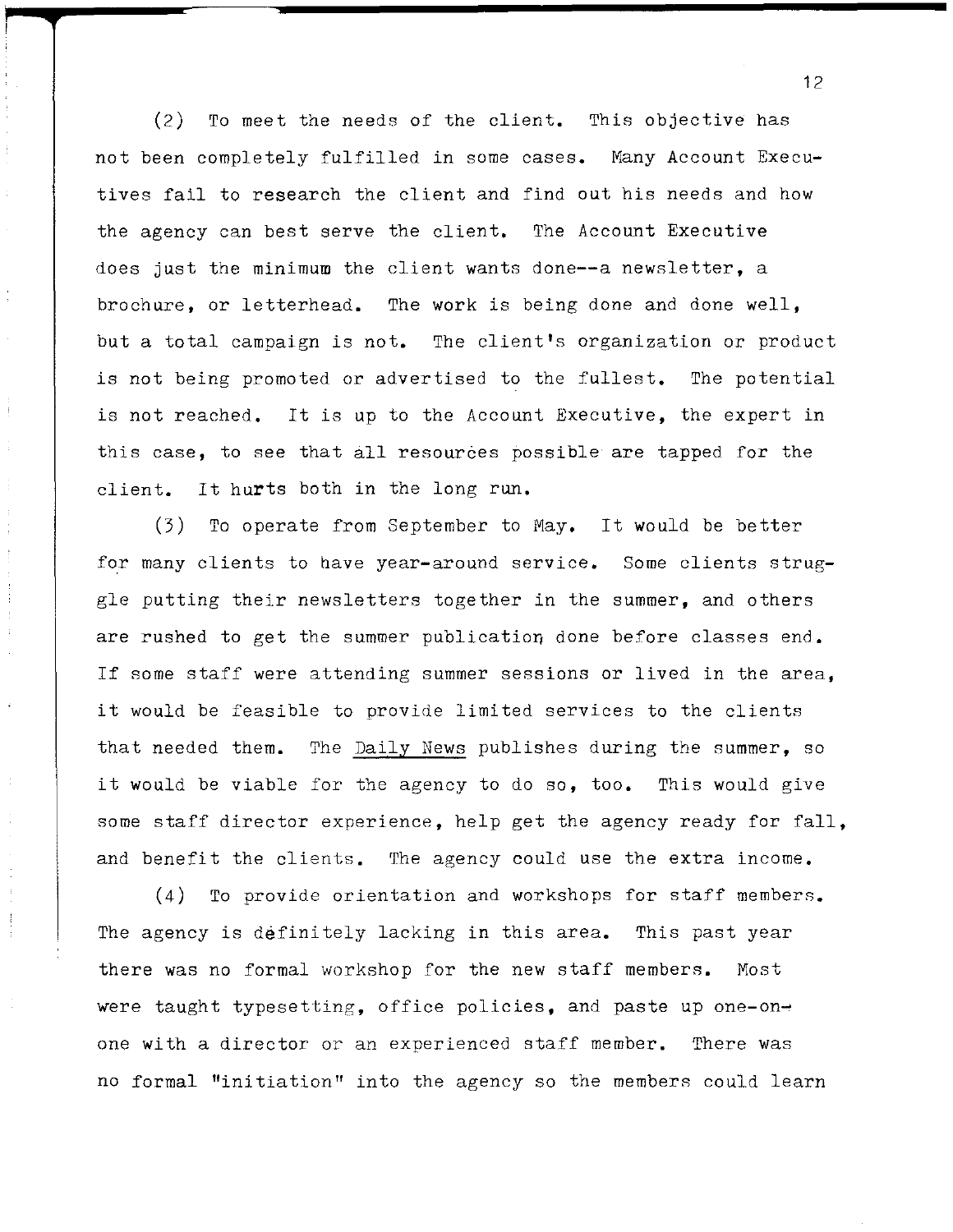the history of the agency, its policies, and about the clients and running of the office. There were no workshops during the year also, **i.e.** photography, graphics, typesetting. This was done in some past years. Since it is an objective of the agency, this should be done in order to benefit the staff.

(5) To have goals and objectives reviewed yearly for the agency and each client. This is done for the most part for each client. The goals and objectives are set in the spring and reviewed in the form of the campaign summary in the following spring. It is effective; the account people formally present their campaigm and the Executive Committee are able to see the work of the account people. On the other hand, no goals and objectives were set for the agency for the 1984-85 school year except to get out of debt. That one has been accomplished, but evaluating the year will be more difficult for the Executive Committee. And the new committee will not have any information and figures on which to base their goals and objectives.

The student agency at Northern Illinois Univeristy, Contact Communications, sets long-range, intermediate-range, and shortrange goals each year. These are concrete, valid, and attainable. The directors have something in black and white to evaluate the agency's performance at the end of the year. These can also be distributed to each member, so he or she can see his or her part in meeting the agency's goals. It gives the members direction.

This objective of Limited Edition most definitely should be examined and next year's Executive Committee should strive to set goals and objectives for the agency.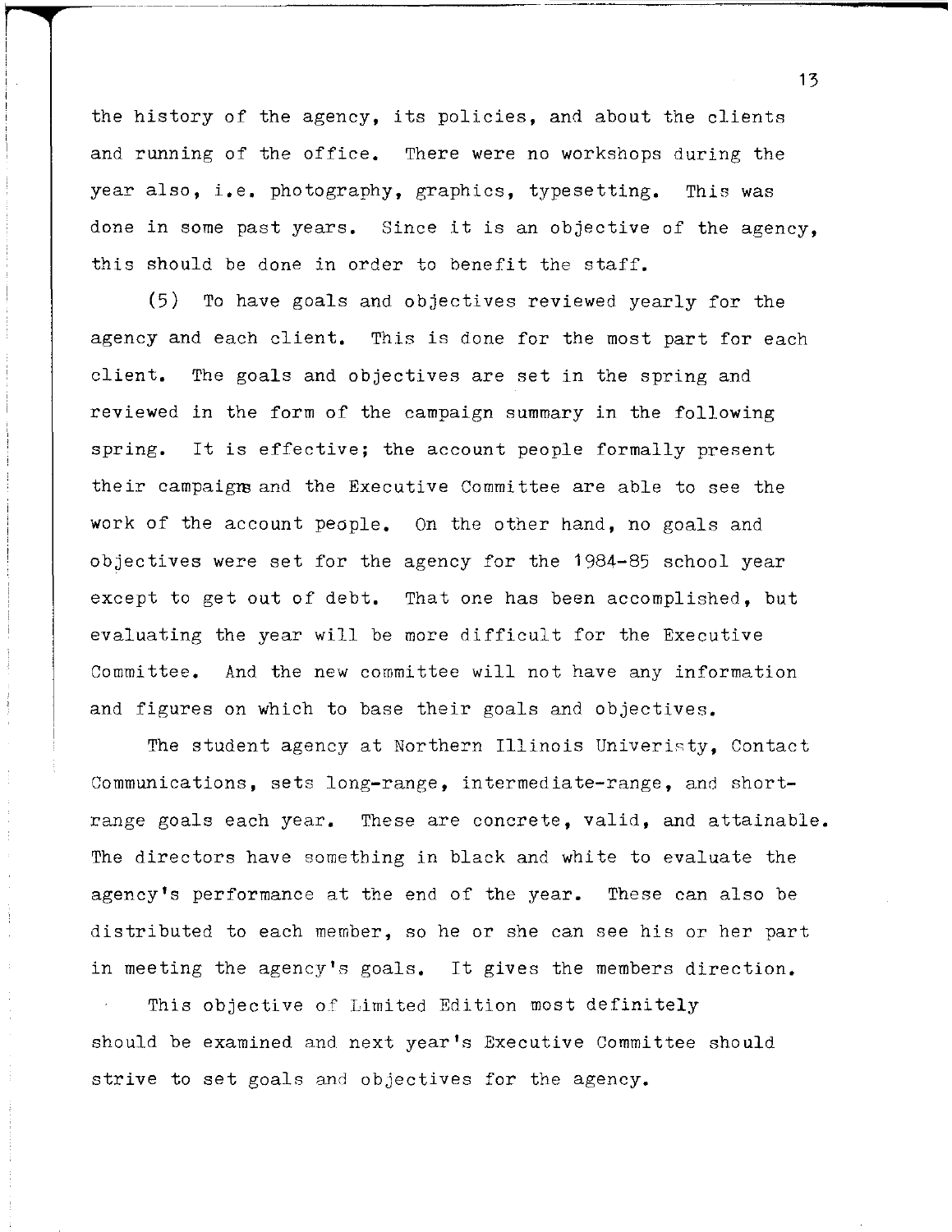$(6)$  To raise money for the Public Relations Scholarship Fund through client fees. This is where the bulk of the money Limited Edition makes goes. The scholarships for the directors, their "pay," come out of the income of the agency. This means the agency starts off each year in the hole, and it must try to make up that difference throughout the year. Some years the agency makes up that difference and some years it does not. Because of the \$500 scholarship each director receives, the agency does not make enough money above that to buy better equipment and other supplies, and it cannot pay other staff.

(7) To provide visits to professional operations. This objective has not been utilized well. In the past two years, only two businesses have been visited~--two years ago a visit to Warner Press in Anderson and this past year a visit to J. Allan Rent Advertising, Inc., in Muncie. Tbere are many operations here in Muncie that could be visited. These offer opportunities for staff members to learn more about printing, agency operations, and graphics.

#### What staff learn/do \* \* \* \* \* \* \* \* \* \* \* \* \* \* \* \*

Learning is an important process, and the staff members do learn a variety of things in the agency. They learn how to typeset copy and headlines, how to do paste up, how to "spec" type, how to deal with deadline pressure, how to crop photos, and how to write in a variety of styles (i.e. news, feature, ,press releases).

They also learn about time management, commitment, organization, and finding information. Many of the things the staff learn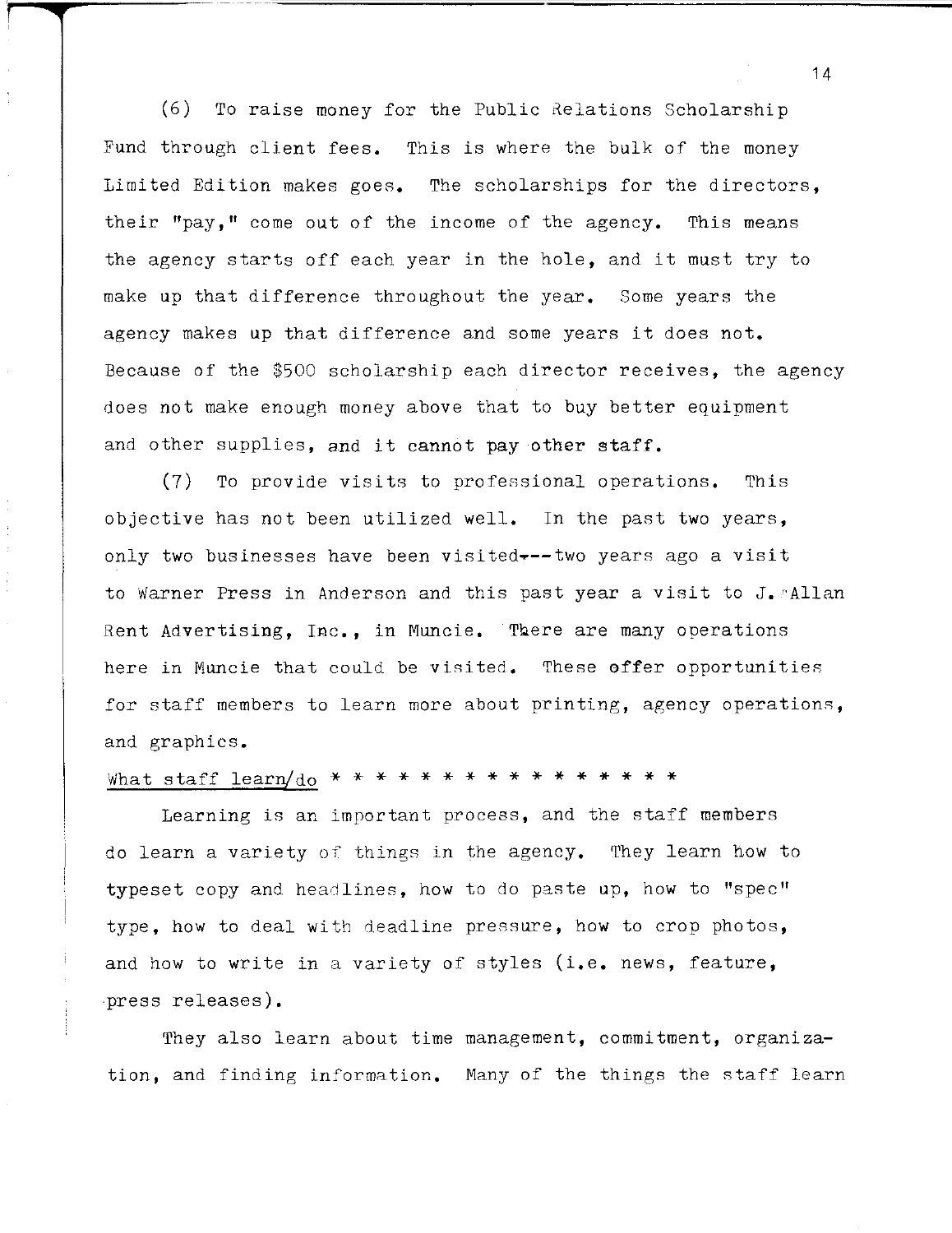are intangible, yet they are all a part of the learning process and benefits of working in Limited Edition.

The job descriptions give the "ideal" situation for each position, but here are the specifics each type of staff member does.

The RESUME STAFF spec, typeset, and paste up resumes. They average five each week. The resume service coordinator works with the printer to get the prices and details on the paper and printing. He or she tries to get a package deal by giving one printer all the agency's business. The coordinator helos set the format of the service, develop order forms, decide on prices and packages that Limited Edition will offer. He or she oversees the entire resume service process.

The PUBLIC RELATIONS STAFF do a wide range of activities. Included are some or all of the following: writing, editing, design, and paste up of newsletters and brochures; designing letterhead, business cards, logos; writing and sending out press releases; planning and writing copy for slide shows, presentations; designing buttons and posters.

The ADVERTISING STAFF work on obtaining clients as well as planning and executing advertising campaigns, designing ads, and doing ad-related promotions.

Basing Limited Edition's activities on a professional agency, Ruder Finn & Eotman, Inc., there are many services that Limited Edition does not offer or do. Some it does not because no one is qualified, but others it could do, but the possibilities have not been explored.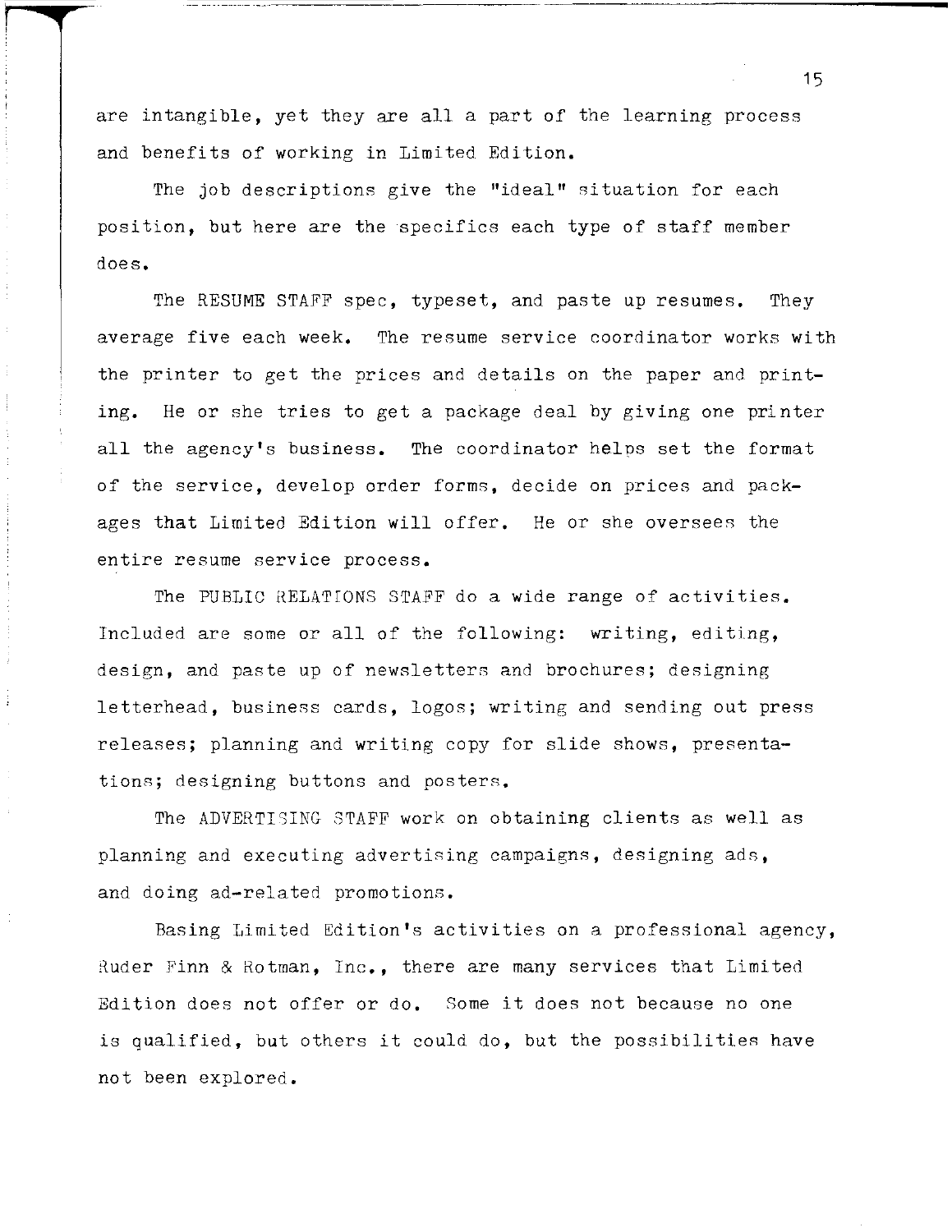The following is a list of the elements that Ruder Finn & Rotman, Inc. considers when planning a public relations program:

- (1) Counseling and planning
	- a. Regular review and planning meetings with management<br>b. Short- and long-term proactive communications
	- Short- and long-term proactive communications program planning and budgeting
	- c. Audits to determine effectiveness of existing programs and opportunities for new ones
	- **d.** Attitude and perception research of market, financial and public sectors
- (2) Press Releases
	- a. Press kits<br>b. Publicity
	- **b.** Publicity
	- **Corporate news**<br>**1.** Press confe
		- **1.** Press conferences
		- **2.** Special events
- (3) Marketing Communications
	- **a.** Product selling literature
	- Sales support materials and activities
		-
		- **1.** Case histories
		- **2.** Audiovisual materials **3.** Trade show coordination
	- c. Product advertising and promotion
		- **1.** Development of trade ads and promotions
		- **2.** Direct mail programs
	- **d.** Marketing research
- (4) Technological support
	- **a.** User manuals
	- **b.** Service manuals
	- **c.** Training aids<br>d. Educational s
	- **d.** Educational seminars
- (5) Corporate Communications
	- **a.** Employee communications programs
	- **b.** Speaking engagements and public appearance training
	- **c.** Newsletters
	- **d.** Community and labor relations materials
- $(6)$  Financial Relations
	- **a.** Annual and quarterly reports
	- **b.** Corporate advertising
	- **c.** Initial public offering strategies
- (7) Communication Arts Design and Direction
	- **a.** Comprehensive graphic design and print production
	- **b.** Audio-visual program production
	- **c.** Exhibit and display design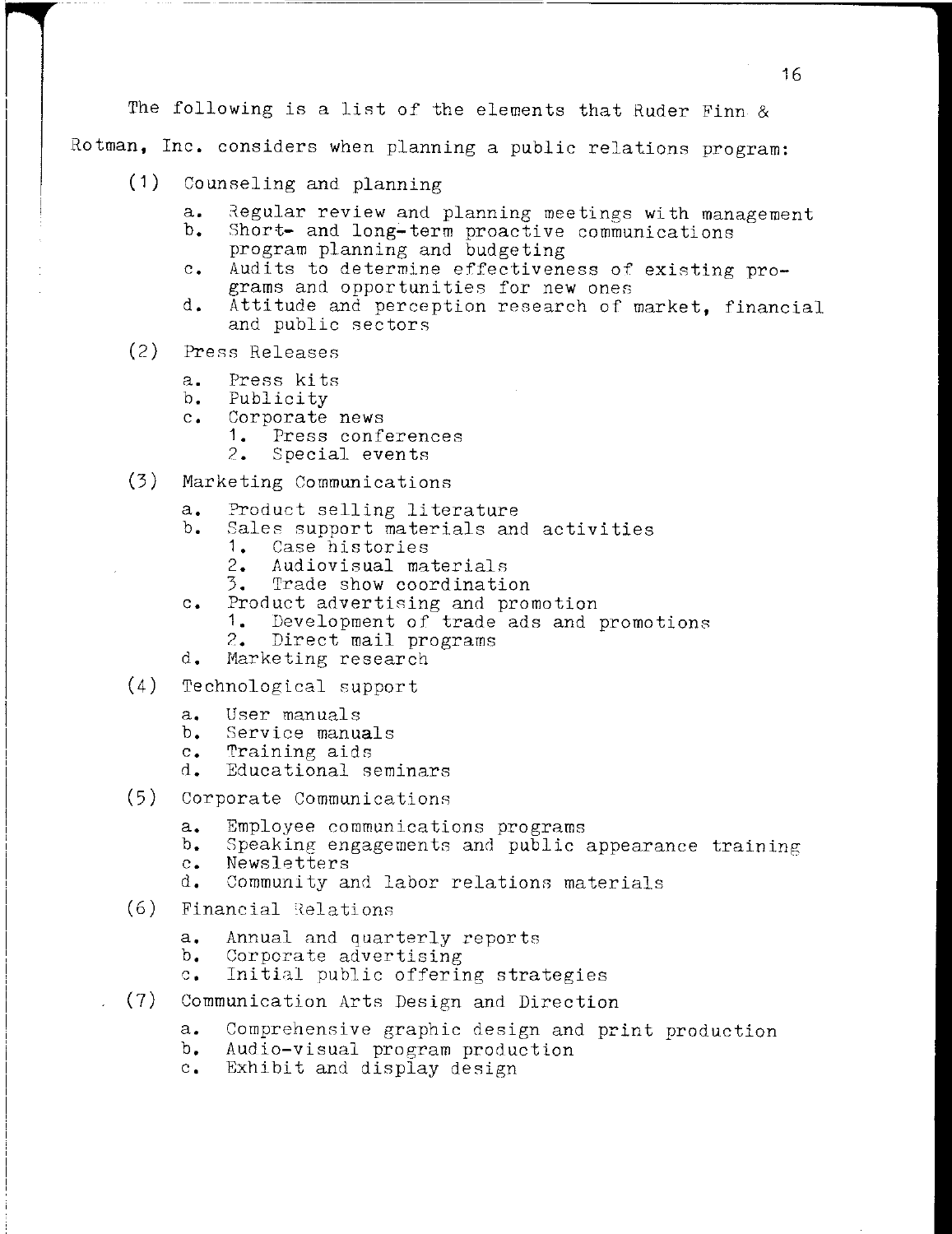Everything that a staff does in Limited Edition helps him or her to gain skills for an internship and/or first job. Dr. Melvin L. Sharpe, faculty adviser for Limited Edition, commented, "Limited Edition.has a history of performance based on an attempt to maintain as professional of an approach as possible in the operation of the agency.

"Students are expected to interview dressed in appropriate business attire with resumes and portfolios and interviewees and interviewers alike approach the process with the seriousness of a job interview." (Educational Objectives of Student Agencies).

The skills they learn can be seen in the students<sup>t</sup> portfolios and resumes. It shows the actual public relations and advertising work that the students have done.

It is this actual experience that will often give the staff members an edge when interviewing for a job or internship and when they have to do this work in their job. Debbie Leak, Limited Edition's first Executive Director, said, "It (Limited Edition) gives the student a natural edge when entering the job market. The organizational skills I mastered while directing the agency have assisted me in coping with my present job--editor of Campus Update." (Limited Edition Newsletter, Feb. 1982).

Some staff members leave Limited Edition with more experience and portfolio material than others. It is up to the staff member to use the opportunity to the fullest. If one has an account that is not too active, there are plenty of projects to work on within the agency. The student must ask to do things and follow through with them. It is also the student's responsibility to do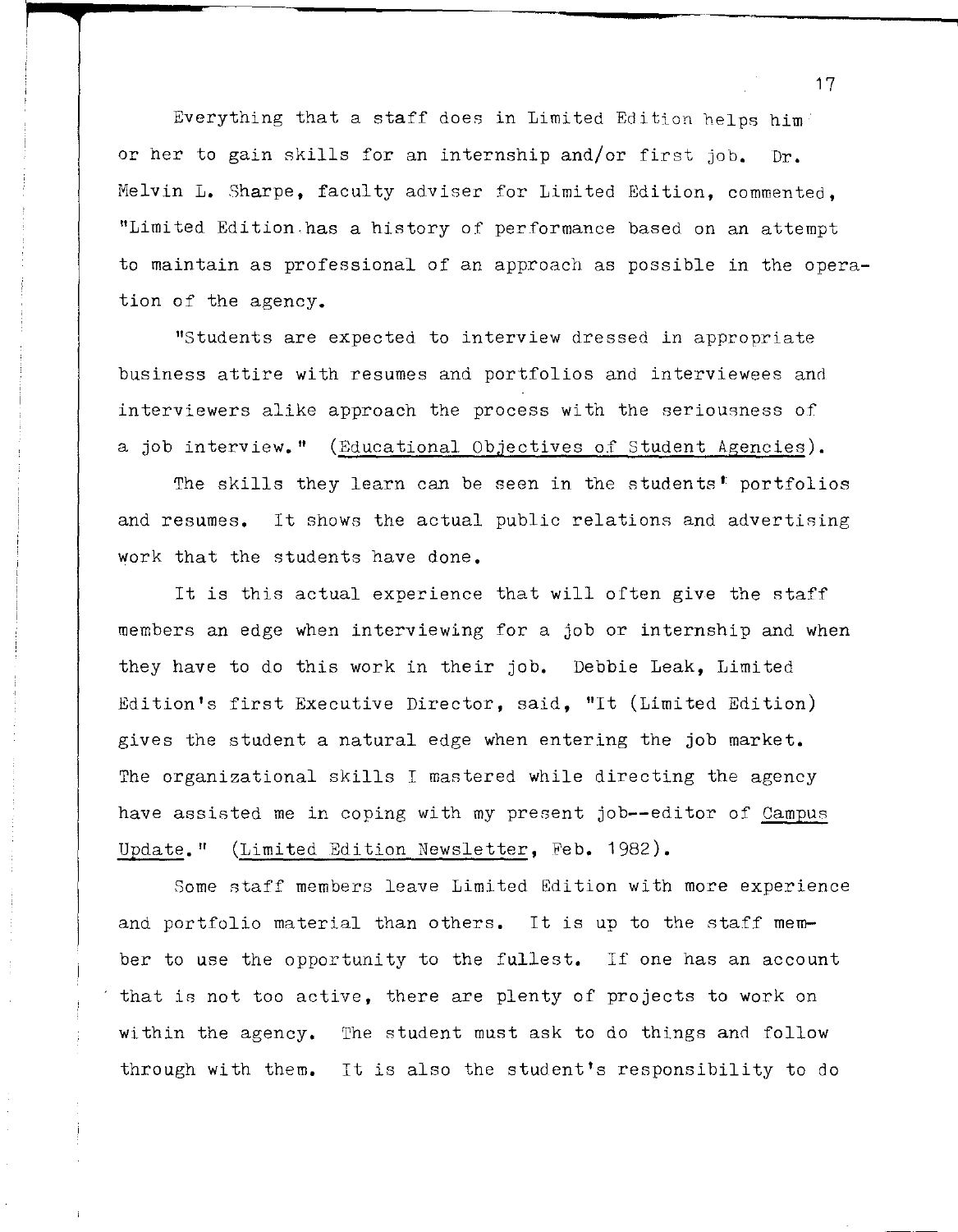the best quality work possible. For it is not just the work, but the quality of the work, that he or she will be judged on in an interview.

**r** .

Dave Swincher, former director, commented, "Without a doubt, my previous experience with Limited Edition has been beneficial to my professional career. It provided me with the hands on experience needed to deal with all types of people."

Other ways in which Limited Edition helps a student prepare for a job is the management experience one receives as a director. This helps a student grow, learn more about the agency and public relations, and become a leader. Going through interviews, account reviews, and campaign summaries lets the student learn how to act in a more professional manner and how to deal with stressful situations.

Although Limited Edition offers much to a public relations or advertising student, the agency has its shortcomings.

(1) Some accounts do not offer a variety of good experience for the account people. Some accounts are kept mainly because they are stable and bring in money each month. Some of these are mostly typesetting and basic paste **up.** There is little to no writing, designing, and creative-thinking experience. It is a decision of the Executive Committee and Staff Accountant if these accounts should be sacrificed. Limited Edition is a business, but first it is a student organization created for the purpose of giving students the opportunity to gain practical experience. This should be the prime concern, or should making a profit be the main concern? This must be decided.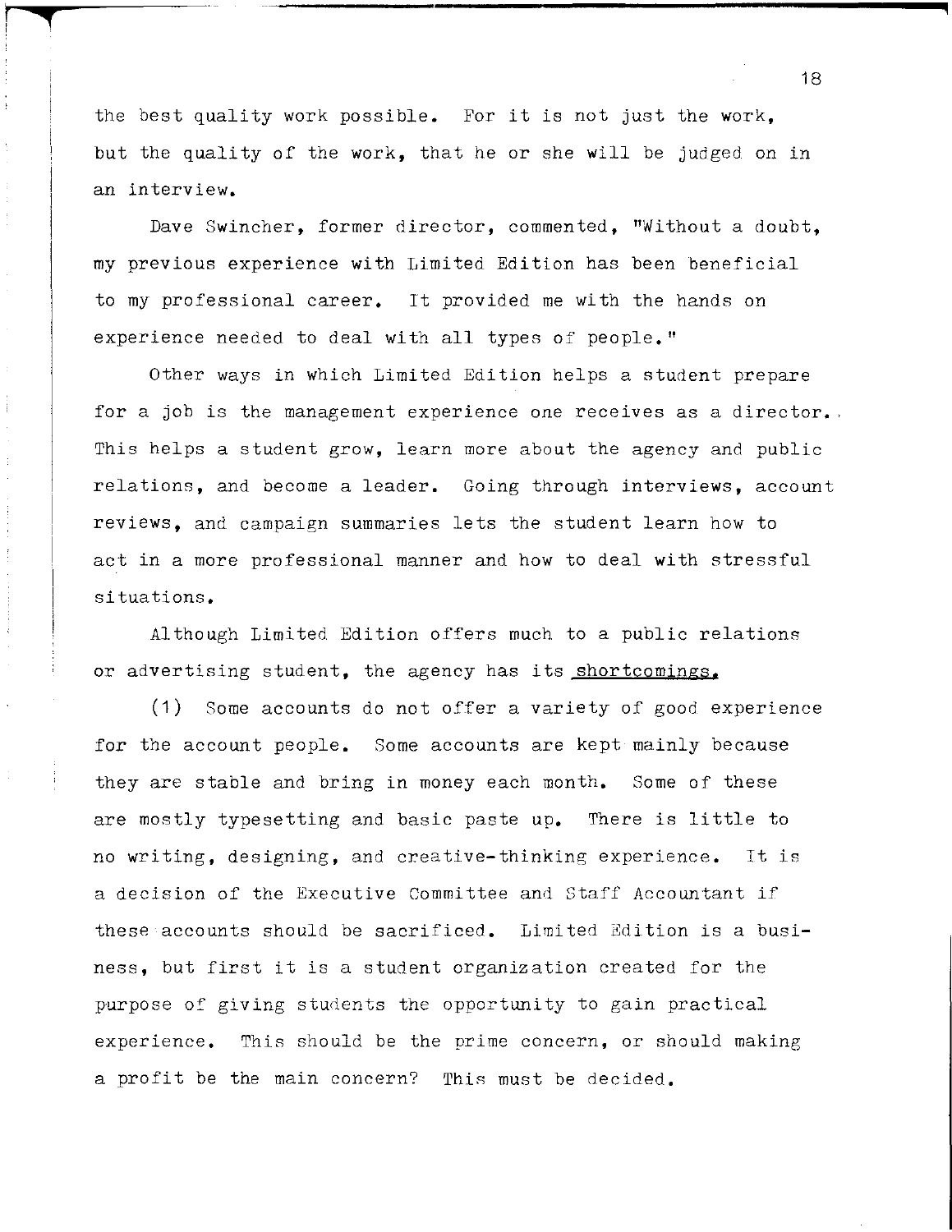(2) Turnover of staff is a problem that has increased over the past couple years. Some students join the agency, are assigned an account, but then an internship suddenly becomes available, and they **quit,** often leaving an account wi thout an Account Executive or Account Assistant. When this happens, it is often without any prior notice, so the account opening can be filled before a deadline is missed or a major project comes up.

The same situation arises when staff members decide to take a practicum and feel they will not have enough time to commit to the agency as well.

The results of these situations are unhappy clients, missed deadlines, low staff morale, and lack of qualified staff. This shouldn't be happening to the extent it has been happening.

(3) Motivation is another problem with the agency staff. Most of the staff do seem to be getting their work done, but often they have to be checked up on too many times or they have to spend long hours the day or two before deadline in order to complete the newsletter or brochure or other project. The staff do not appear to realize the importance of the work they are doing. The client is paying a fee for this work and expects to have it done well and on time.

It has happened that the directors have had to complete projects that were the responsibility of the Account Executives. If the directors would not have helped, the work would not have been done by deadline. Whether the problem was with the director not explaining or pushing enough or the staff member not caring enough is hard to determine. Each situation is different.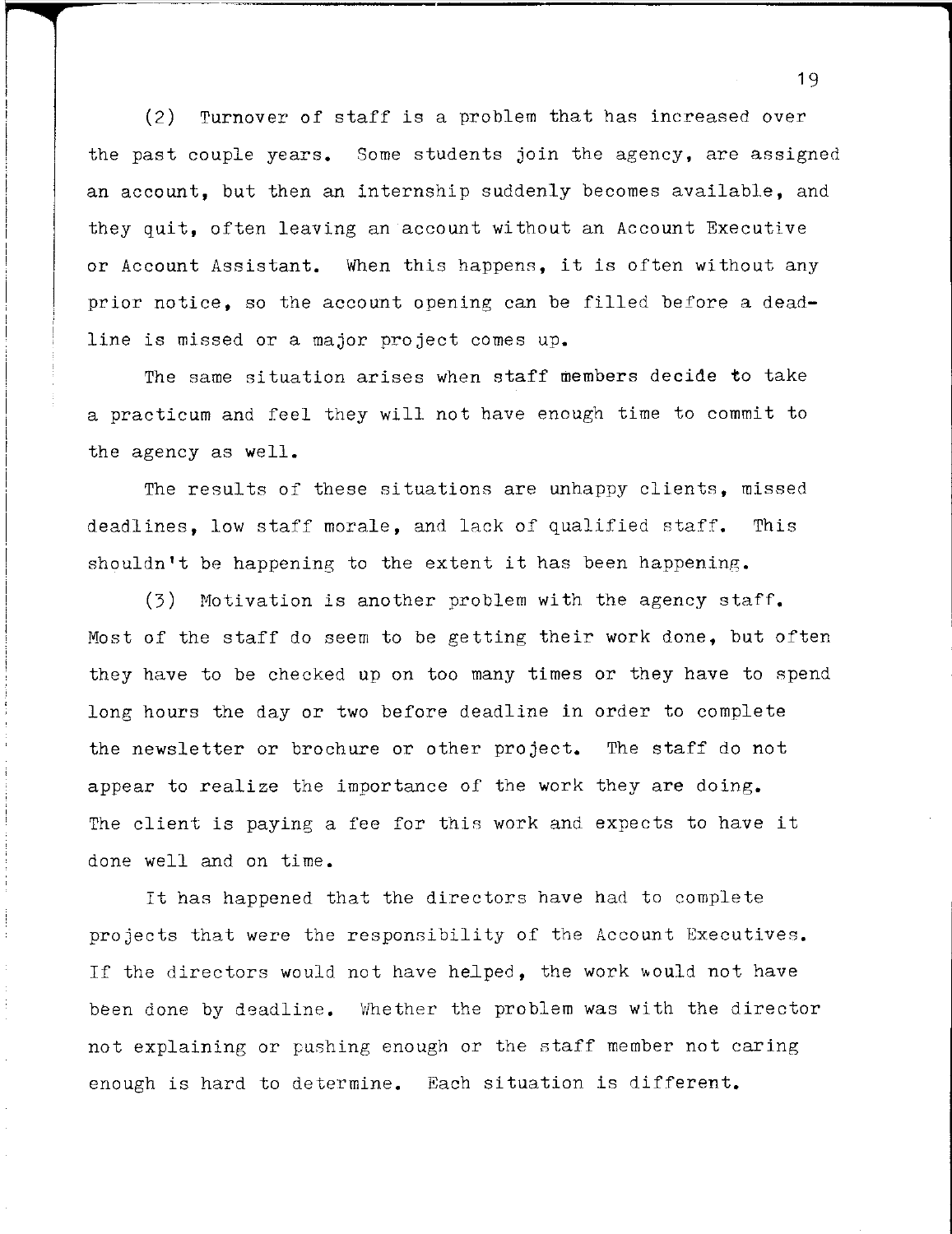(4) Lack of quality staff members is something that has not been a major problem, but one that should not be. It is somewhat related to the previous problem. The agency can have talented staff that are not well-motivated, and staff that are less than outstanding that are dedicated and hard-working.

The interviewing process screens out some of the students not qualified for a position with Limited Edition. But the agency also tries to give potentially-outstanding students a chance to get experience. There are times when they do not take the opportunity given them. Some have talent and potential, but use the agency for "a line on their resume" and do not contribute much to the agency.

Apathy and burn-out are two of the factors included in this area. Maybe they are over-involved in activities and get tired of being so busy, so their dedication slips. Senior-itis hits many students, too. These all affect the agency and the staff.

(5) Lack of money is a shortcoming of the agency. There are many pieces of equipment, **i.e.** a waxer and a camera, that the agency could use to run more efficiently. But there are no funds for these expenses. All the money not used for scholarships must go for essentials--layout paper, blue pencils, rulers, line tape. The agency cannot get ahead.

### Solutions to the shortcomings

*r* **"""** 

- $(1)$ . Have the staff sign contracts, and if they must break **it,** they must give two weeks notice.
- (2). Get money allocated to Limited Edition from the student publications fund.
- (3) Drop the accounts that do not offer the challenge and opportunity for a variety of skills development.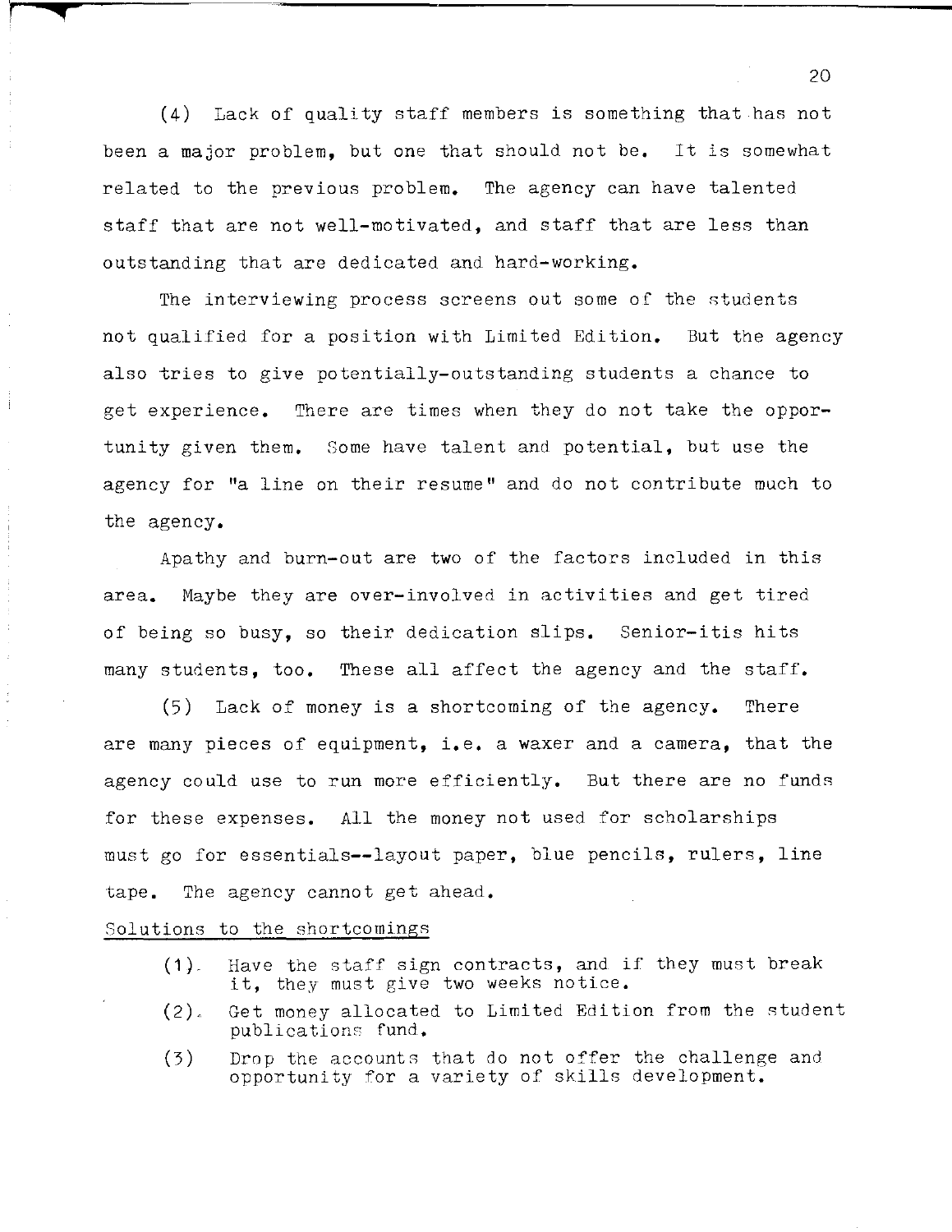- (4) Terminate staff that do not do their work. Give one verbal and one written warning before dismissing them.
- (5) Plan social activities for the staff. Get their input for the types of activities and dates.
- $(6)$  Have a fundraiser to raise money for new equipment.
- (7) Have workshops on burn-out, time management, etc.

#### The future of the student-run agency: Limited Edition

**cq** 

Limited Edition will celebrate its 10th anniversary in 1986. It has gone through many changes in directors, staff, and accounts. It has weathered problems such as low morale, few accounts, and lack of funds. But the agency needs to step back and look at its accomplishments, **i.e.** 1983 outstanding Student Agency from P.R.S.S.A., and look at its low points, i.e. five staff quitting in one quarter.

The following are suggestions for the directors of Limited Edition and its faculty advisers:

(1) Re-evaluate the agency's goals and objectives. Base this re-evaluation upon class teachings, discussions with both faculty and professionals, and evaluations of public relations and advertising agencies. This will enable the Executive Commi ttee to determine what student agencies should offer to the client and the student staff member. This will help the staff to be best prepared for internships and jobs and help the client to receive the best possible service.

(2) Get more committed people. The agency has started to have tougher interviews, and fewer staff will be selected for the 1985-86 school year. The agency should go back to its original concept, "a limited number of students." The agency should select only the number of staff it needs and no more.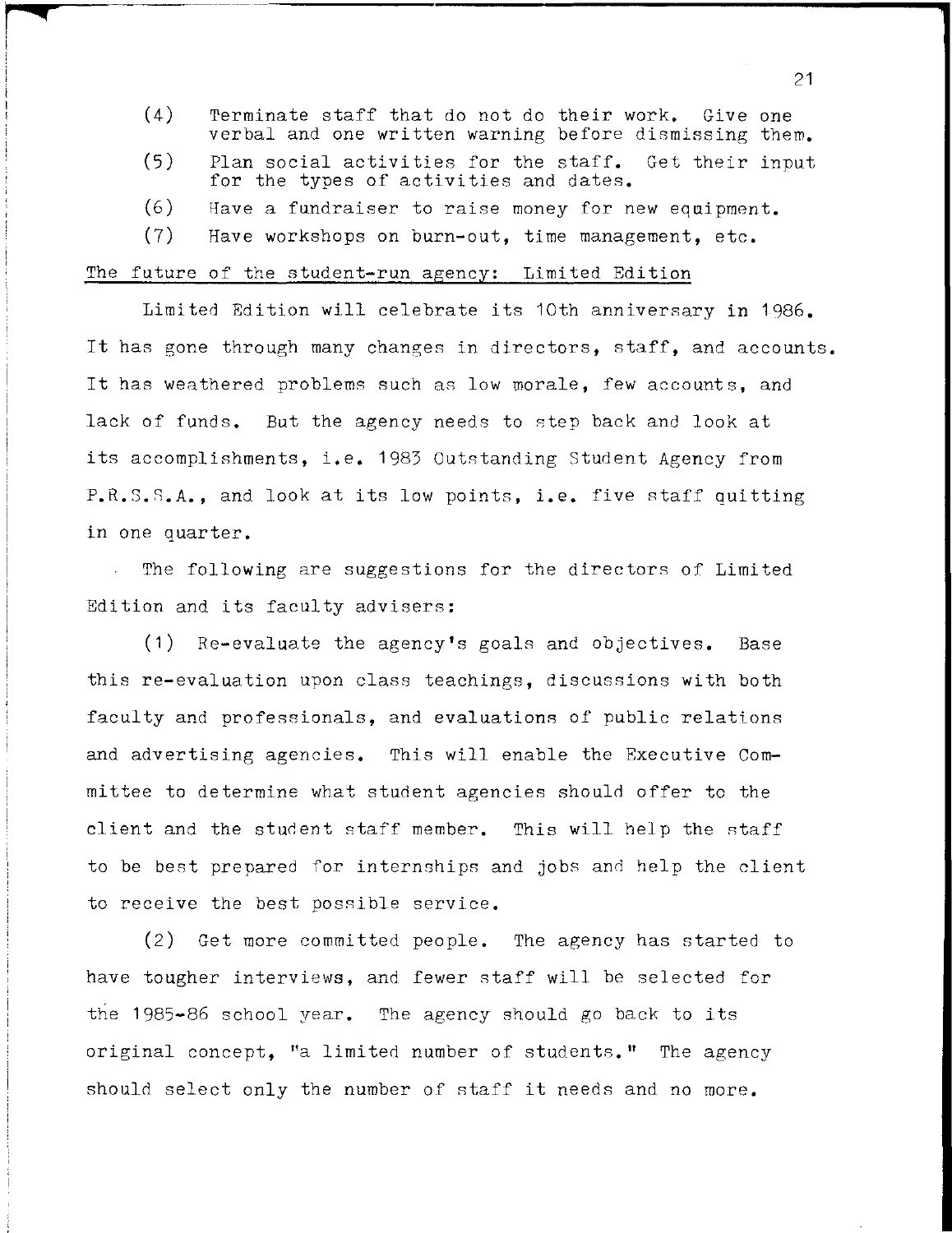If the number chosen is select, the staff will feel special and will want to work harder to prove themselves.

(3) Demand more of the staff. All staff except the directors are volunteer, but since they were selected, they should be more than willing to put in the 8-10 hours required each week. If there is work to be done the staff will feel needed. They will know that their work is vital to the agency and client, so they will want to do their best.

(4) Train the staff. Start with an orientation in the spring, including one-on-one with the old and new directors and old and new Account Executives. In this manner, the new staff will be introduced to the clients, the account, and the agency. The new Account Executives will help set the next **year's** goals and objectives. There should also be workshops for typesetting, paste up, and office procedures, including how to take orders for resumes.

(5) The Resume Service still needs to have some fine tuning done. One is that all the staff do not know how to take orders correctly. And the staff do not know the number of resumes being worked on. There has been miscommunication among the resume staff. They need a more efficient system of knowing where each resume is in the process. A solution is to have a board with the ename effect person whose resume is being worked on and all the steps in the process--"spec"ing, typesetting, paste up, proofing, approval, and pick up. This will avoid any mistakes about how many resumes are being worked and where each are in the process. Quality control has been a problem at times with the Resume Service. It is imperative that a director check each resume before it is taken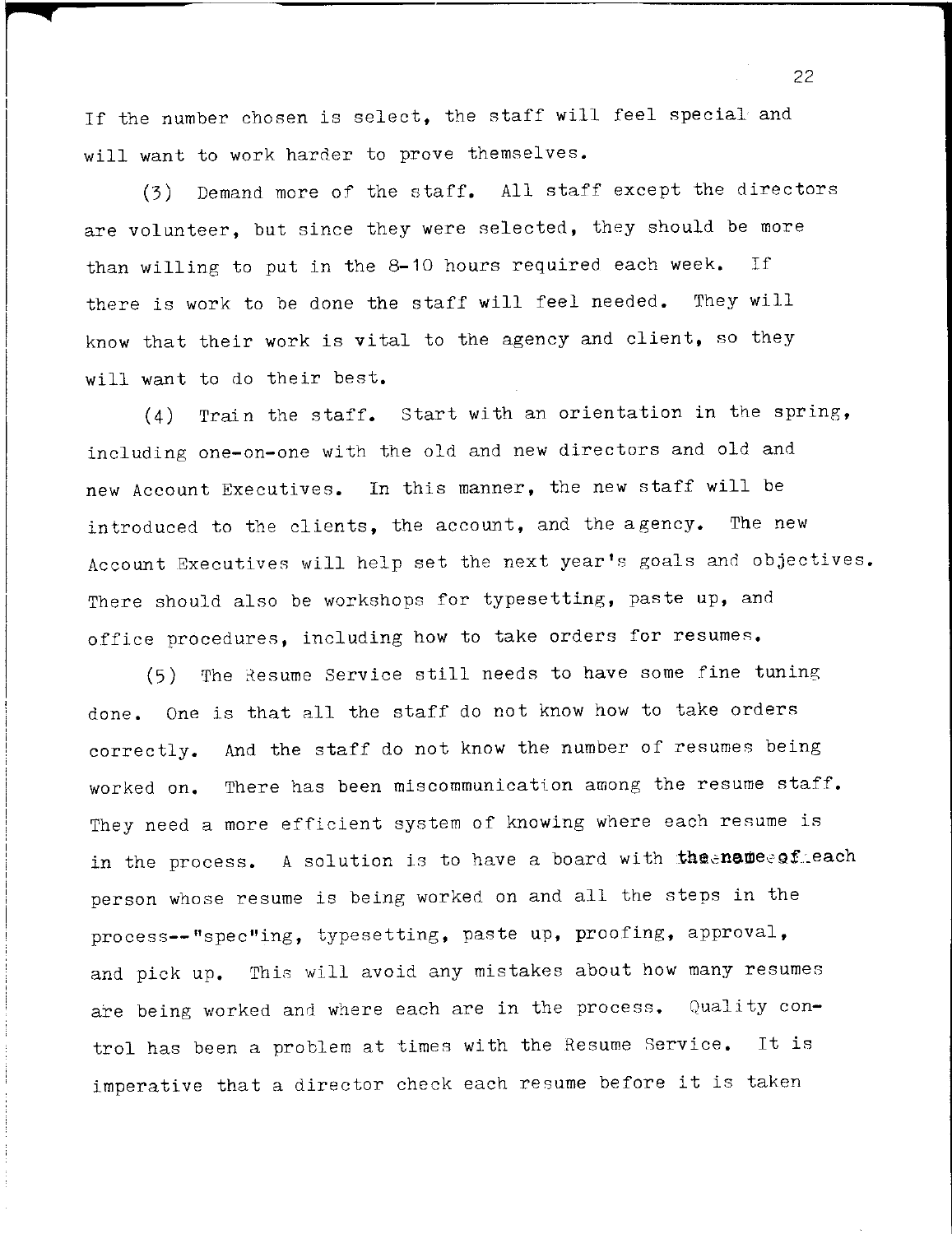to the printer. This will insure a more satisfied customer and a better reputation for the agency.

(6) Limited Edition needs to do more internal and external public relations for the agency. It needs to develop a quality brochure, slide show, and public relations campaign in order to increase awareness of the agency and its services. The agency also needs to continue with its internal newsletter, but it needs to be more informative. The newsletter should be sent to the agency's clients, so they will know more about the agency. Press releases should be sent out on the new staff and directors in order to promote agency awareness in communities other than Muncie. These activities will enhance the agency and prepare it for the future.

#### Summary

**q** 

Limited Edition is only one agency, but it has served as a model for establishing other student agencies. Its strengths, weaknesses, and job descriptions are comparable to other agencys'. This is why the thesis is valid.

Dr. Melvin L. Sharpe, associate professor of Journalism at Ball State University, and Faculty Adviser for Limited Edition, commented, "Public relations students recognize the value of involvement in student agencies in terms of skill development. Public relations educators also recognize the potential of writing and design skills but see many other educational benefits which may not be readily apparent to students.

"These include learning to work harmoniously wi th others and the development of the ability to accept responsibility for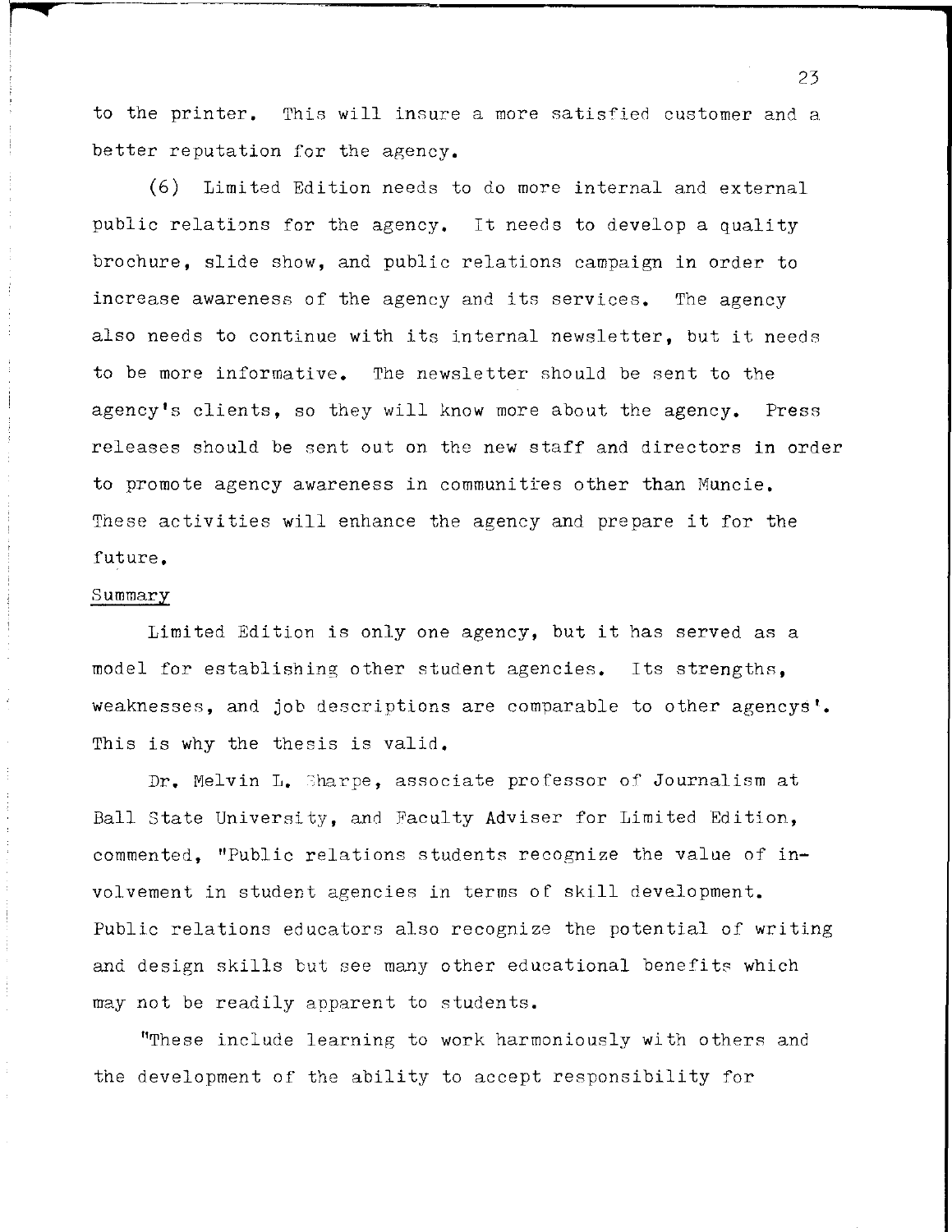r <sup>24</sup> <sup>I</sup>deadlines and for the quality of one's own performance; good attention to detail; the ability to work well under pressure; and the ability to work with minimal supervision due to the development of sound research techniques which provide self-instruction.

"A student agency could be justified as an educational tool based on skill development alone. But the additional educational bonuses provided by a student agency make a student agency an invaluable asset to a public relations educational program and prevent later on-the-job mistakes in professional careers that can be much more costly to the individual and his or her client or employer." (Educational Objectives of Student Agencies, **p.** 2).

Many former Limited Edition staff members have stated that their experience in the agency accomplished the above paragraph. The agency's continued existence is justified although it has its shortcomings. These need to be recognized and corrected, and then Limited Edition will be able to continue offering talented, ambitious students the opportunity to gain "the edge" over other public relations and advertising students. That edge is practical experience.